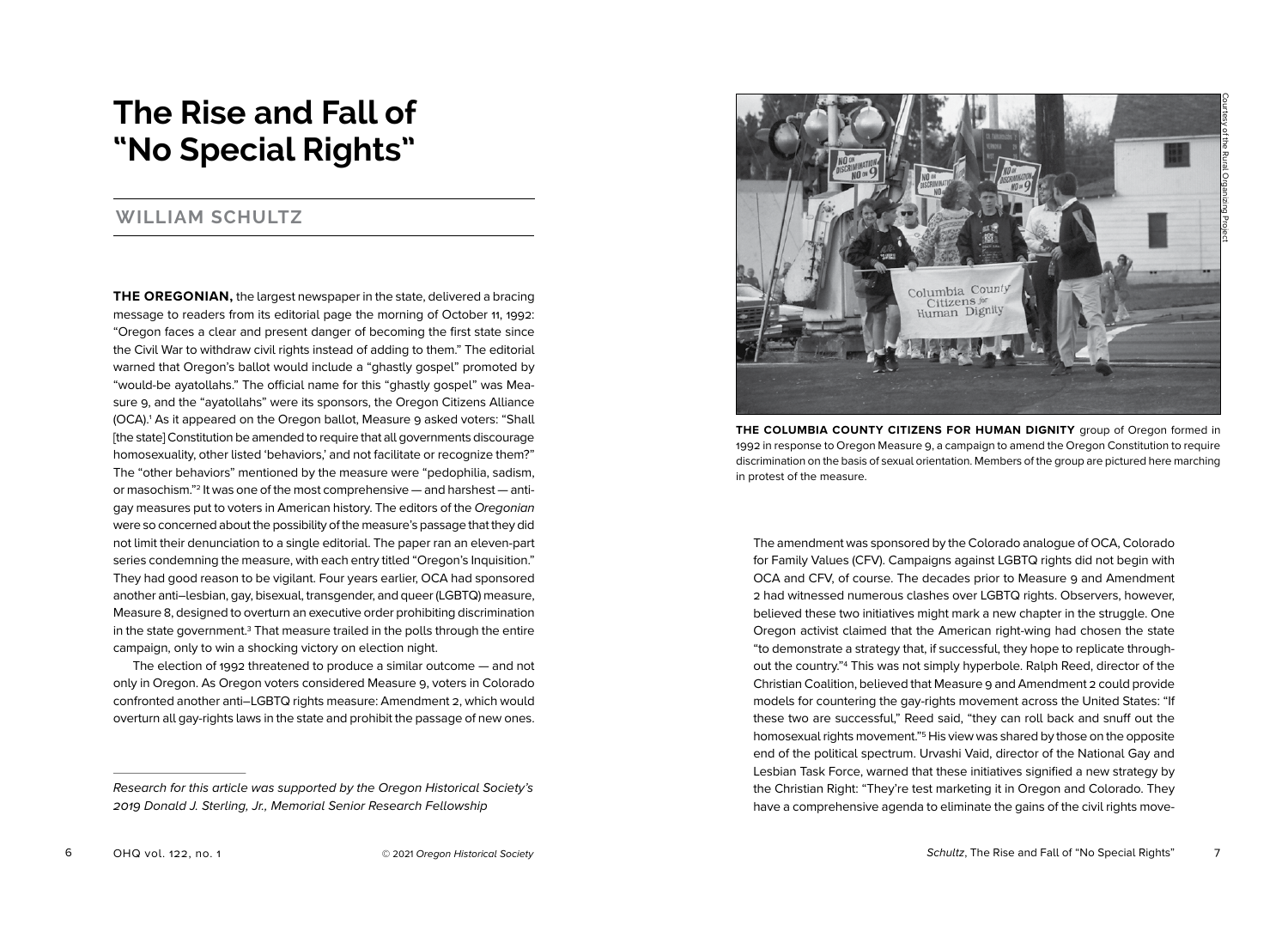ment."6 Observers might not have agreed on the wisdom of these initiatives, but they certainly agreed on their significance.

What set Measure 9 and Amendment 2 apart from previous campaigns against LGBTQ rights was their reliance on a punchy slogan, "No Special Rights," which implied that homosexuals sought not equal but "special" rights. For a few years during the late 1980s and early 1990s, it seemed as if this message might persuade voters to roll back political victories that gay-rights advocates had won since the 1970s. Particularly striking was the evident appeal of this message to non-religious voters. Colorado and Oregon were two of the most secular states in the nation.<sup>7</sup> Still, in 1988, OCA's "No Special Rights" slogan succeeded in convincing a majority of Oregon voters to approve an anti–LGBTQ rights measure. And while Measure 9 was defeated in Oregon in 1992, voters in Colorado approved CFV's Amendment 2. The victories elated conservative Christians and concerned their foes. Yet, the "No Special Rights" slogan proved strikingly ephemeral. By the year 2000, both OCA and CFV — organizations that had terrified gay-rights advocates and dominated the political agendas in their home states — had collapsed.

**EXAMINING THE HISTORY OF OCA** and comparing it with the similar CFV in Colorado illuminates a transitional moment in the history of the Christian Right. Scholars have noted that this political movement began to "secularize" in the 1990s, exchanging explicitly religious language for putatively secular rights-based arguments. This shift was evident in the rise of "right-to-life" arguments against abortion.8 During the late 1980s and early 1990s, observers also witnessed an organizational transformation within the Christian Right, as the movement began to develop a stronger presence at the grassroots. The national Christian Coalition, founded by Pat Robertson and directed by Ralph Reed, played a key role in this transition — indeed, OCA eventually affiliated with Robertson's coalition.9 The cases of Oregon and Colorado reveal, however, that these two changes were often in tension. Although national representatives of the Christian Right tried to secularize their arguments in the 1990s, local affiliates such as OCA and CFV were slower to abandon religious arguments, primarily because local activists with the passion and resources to organize were almost uniformly devout evangelical Protestants. Political scientist William Lunch's careful studies of OCA make clear just how conservative and religious its members were; this article builds on Lunch's work by placing OCA in the context of the national transformation of the Christian Right.<sup>10</sup>

This dynamic explains why "No Special Rights" organizations such as OCA and CFV followed the same trajectory: sudden and unexpected success, followed by a swift decline as their intense religiosity became apparent. Tracing

their rise and fall does more than illuminate the history of the Christian Right. It also intervenes in an ongoing scholarly debate about cultural divides in the United States. Historians have long emphasized the intensity of the conflict between liberals and conservatives over social issues such as LGBTQ rights and abortion. Many of these accounts reflect the influence of sociologist James Davison Hunter, whose book Culture Wars (1991) argued that Americans are divided into fundamentally irreconcilable liberal and conservative factions.<sup>11</sup> This "culture wars" argument also has its critics — social scientists and historians who have sought to draw attention to the areas of consensus in American politics, even on controversial matters such as LGBTQ rights.<sup>12</sup> This article seeks to harmonize these perspectives through a case study of the "No Special Rights" campaigns. Conservative activists certainly viewed political conflict in terms of war; as the leader of OCA declared, "We are in a mode of full-scale cultural war now."13 Activists such as those in OCA and CFV sought to translate this vision into political action. An essential part of this process was finding language to convince voters that they already were on the conservative side of these wars, even if they did not yet realize it. One Colorado activist remarked: "language doesn't shape the campaign — it is the campaign."14 In "No Special Rights," they found language that would make for a winning campaign, by pitting the rights of "normal" Americans against those of homosexuals.

Oregon's history thus illustrates an important part of the culture-war dynamic. Conservative activists there recognized the potential power of linking the language of cultural warfare with the state's tradition of direct democracy. The same process played out in Colorado. In both states, small groups of evangelical Christians succeeded in polarizing the electorate on the issue of gay rights. But their strategy of polarization worked almost too well, spurring a counter-mobilization among those who feared a religious takeover of their states.15 These counter-activists argued that anti–LGBTQ discrimination would violate the libertarian traditions of Oregon and Colorado — a claim that, while eliding a long history of discrimination in both states, was politically effective. Moreover, despite occasional successes at the ballot box, conservative Christian activists struggled to win over mediating institutions such as courts, political parties, and state bureaucracies. The cultural divide revealed in the votes on Measures 8 and 9 in Oregon and Amendment 2 in Colorado vanished when the issue moved from statewide elections to different political arenas, such as federal courts and state legislatures. This is not to say the "culture wars" in Oregon were not real. Rather, I argue that these conflicts were not the product of a deep and irreconcilable cultural divide but rather arose from a complex interplay of activists, rhetoric, and institutions.16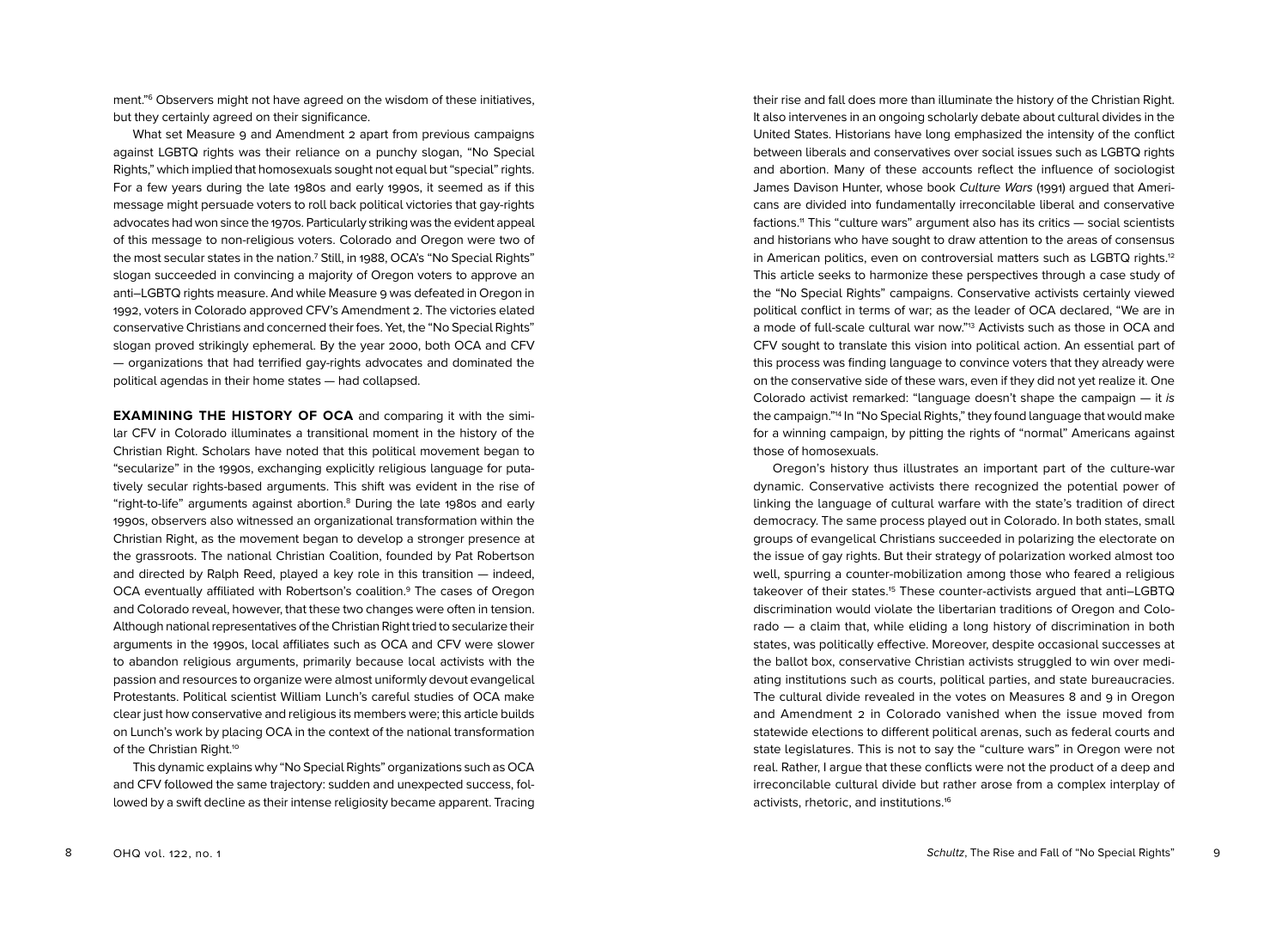Explaining the rise and fall of "No Special Rights" begins with placing it in the longer history of the struggle over LGBTQ rights. Federal and state governments had tightly circumscribed the rights of homosexual Americans beginning in the 1940s; homosexuals were expelled from the armed forces, barred from taking advantage of many federal welfare programs, and sentenced to prisons or mental asylums as "sexual psychopaths."17 This persecution intensified during the 1950s, when numerous homosexuals were hounded out of government jobs on the grounds that they were vulnerable to communist blackmail — a "Lavender Scare" intertwined with the Red Scare.18 Gradually, small groups of homosexuals in urban areas such as San Francisco and New York City began mobilizing to defend themselves. They created homophile organizations (as they called the groups) and defended gay rights by invoking their right to privacy, arguing that what they did in their homes should not concern the government.<sup>19</sup> Inspired by the Civil Rights movement, advocates for LGBTQ rights became more assertive during the late 1960s and after, as many of them exchanged the sober approach of homophile organizations for a more confrontational style.20 The expanding gay-rights movement began to win some small but significant political victories, most notably in the passage of anti-discrimination laws in certain cities. Usually, these victories occurred in university communities such as Berkeley, California, and Boulder, Colorado.21

As the gay-rights movement shattered the public consensus around homosexuality during the 1960s and 1970s, it was countered by an emerging "family values" movement rooted in conservative Christian communities.22 Activists succeeded in undoing a number of gay-rights victories. The most spectacular case took place in Florida's Dade County in 1977. When the Dade County Commission approved an anti-discrimination ordinance that applied to homosexuals, Protestant and Catholic churches organized to overturn it, grounding their campaign on the message "Save Our Children." The slogan proved compelling: almost 70 percent of the county's electorate voted to overturn the ordinance.<sup>23</sup> Activists waged similar campaigns against local anti-discrimination laws throughout the late 1970s. Battlegrounds included St. Paul, Wichita — and Eugene, Oregon, where gay-rights activism centered at the University of Oregon was countered by the mobilization of conservative Protestants and Mormons.<sup>24</sup> Protestant ministers spearheaded nearly all these campaigns; in Eugene, for instance, opposition to the city's anti-discrimination ordinance was organized by a Baptist minister. And nearly all these campaigns (including the one in Eugene) were successful.

A cadre of anti-gay "experts" soon emerged to assist these grassroots, conservative activists by providing them with facts (most of them distorted) to use in local campaigns. They included Judith Reisman, an author who dedicated her career to debunking the work of sex researcher Alfred Kinsey in books

# Oregon Citizens Alliance SAVE THE CHILDREN

OHS Research Library, MSS 2988-18, box 5, folder 10Research Library, MSS 2988-18, box 5, fol

|ㅎ

#### Dear Fellow Christian,

As you know, we members and supporters of the O.C.A. have long been engaged in a Holy War against the "MILITANT HOMOSEXUAL LOBBY' and their pedophillic agenda to legalize sex with our minor children. Many lessons have been learned. We know that fighting the devil and his homosexual disciples within our political system is fruitless. Their perverted lobby, Satanic in nature. is extremely powerful and cannot be overcome or changed through man's laws alone. They can. and will be defeated when all Christians unite. We must observe and implement God's methods to exterminate homosexuals as laid out and proscribed to us in detail by our Heavenly Father as found in His Holy Bible. Execution - Castration - Imprisonment - God's solutions!! Pisin and Simple. The Bible commands you to raise up the "Sword of Righteousness" and slash the throat of the perverted heathen. Show your compassion for the soul of the tortured homosexual by bleeding him... to his death. This is an act of True Mercy. You have freed this possessed pervert. \* So Commandeth Your Holy Father". We all realize this is a difficult Commandment to adhere to as we are compassionate children of a kind God, but you must remember, We sre the only true children of God and we have been commanded by God himself through the Bible to seek out and destroy those who would rape and recruit our male children. Jehovah compels us to protect our children. Remember Sodom and Gomorrah. Demonstrate your love for Jesus and for your children! The hope for a future without homosexuals is dependant on your faith and willingness to implement our Heavenly Father's plan as laid out in our Holy Bible. Join us in our Blessed Crusade to Save The Children Of Oregon. Support the OREGON CITIZENS' ALLIANCE. A public service message brought to you by the Ecumenical Christian Council and the many supporters of the Oregon Citizens' Alliance. For more information please contact your local branch of: The Oregon Citizens' Alliance. Should you know the names of suspected or self admitted homosexuals, please send their names, addresses and phone numbers to the O.C.A. Homosexual Wames . Collection Division. (H.W.C.D) in your area. IN JESUS' NAME GOD BLESS YOU!

**VIOLENT ANTI–LGBTQ MATERIAL,** such as this letter with the "Save the Children" slogan, circulated widely during the campaign about Oregon's Measure 9. Although this flyer invokes the Oregon Citizens Alliance (OCA), it was probably not produced by OCA, which never explicitly called for violence against homosexuals.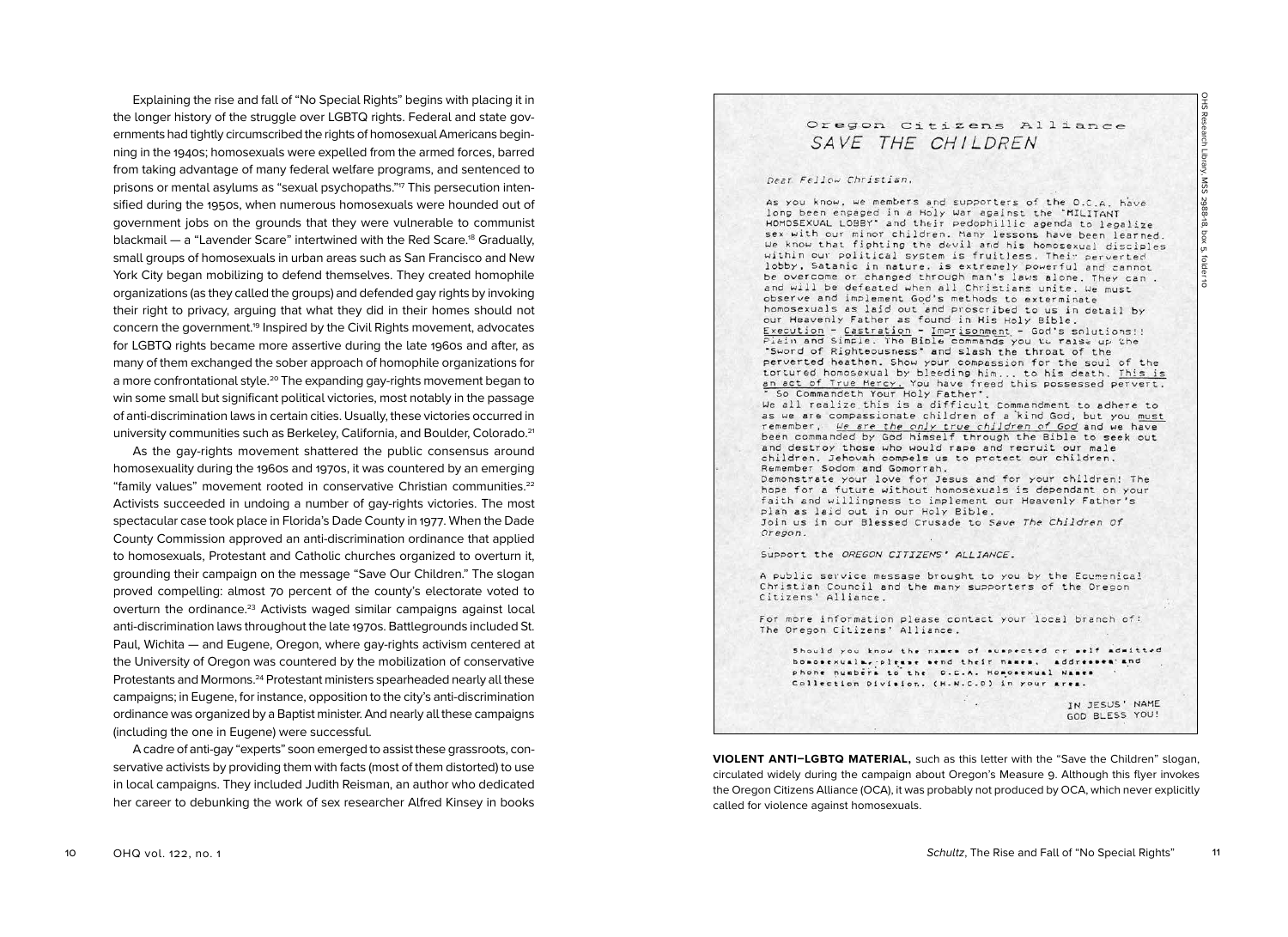such as Kinsey, Sex, and Fraud; Joseph Nicolosi, a therapist who promised to "cure" people of their homosexuality; and David Noebel, a minister who easily transitioned from attacking communists during the 1960s to attacking homosexuals during the 1980s.<sup>25</sup> Almost all these experts were religious, but their public statements eschewed religious arguments in favor of legal and scientific claims. Typical of this approach was Enrique Rueda, a Cuban refugee and Catholic priest affiliated with the "Catholic Center for Free Enterprise, Strong Defense, and Traditional Values" at the Free Congress Foundation. His 1982 book The Homosexual Revolution would become one of the key texts of the anti–LGBTQ rights movement of the 1980s and 1990s. In it, Rueda claimed that apparent public support for LGBTQ rights was nothing more than an illusion created by a well-financed gay-rights movement and sustained by elites; in reality, "the overwhelming majority of the American public rejects the practice" of homosexuality. For Rueda, as for so many of his compatriots, homosexuality was not a sexual orientation. Instead, it was a radical political movement that sought to subvert traditional American values.<sup>26</sup>

Because homosexuality was a political movement, resisting it required a political solution, which figures such as Rueda made it their business to provide. These experts existed in a symbiotic relationship with grassroots activists; they provided activists with ideas, and the activists boosted their profile by deploying those ideas in local campaigns. No one better embodied this relationship than psychologist Paul Cameron. Cameron received his Ph.D. from the University of Colorado in 1966, and for the next decade and a half, he followed a typical academic path, teaching at Wayne State University, the University of Louisville, Fuller Theological Seminary, and the University of Nebraska.27 Sometime during the 1970s, however, Cameron began developing a comprehensive anti-gay ideology, founded on the notion that the acceptance of homosexuality would tear apart the fabric of society.<sup>28</sup> Local politics gave him an opportunity to put his theory into practice. While Cameron was teaching at the University of Nebraska-Lincoln in 1982, Lincoln's city council voted to expand the city's anti-discrimination policy to cover sexual orientation. Cameron founded the "Committee to Oppose Special Rights for Homosexuals" to attack the ordinance, and in the ensuing election, Lincoln's voters overwhelmingly rejected the new policy.29 Cameron then left academia to found the Family Research Institute, which allowed him to take his campaign against LGBTQ rights from Nebraska to the nation. It was Cameron's activism, first in Lincoln and then in electoral campaigns and court cases around the United States, that popularized "No Special Rights" as an anti–LGBTQ slogan.30

The "No Special Rights" slogan, which suggested that homosexuals sought something more than equal rights, dovetailed with a broader shift in American politics that began during the 1970s. Conservative activists from that decade through the 1990s sought to mobilize voters by claiming that various minority groups were seeking special rights at the expense of "normal" Americans. When, for instance, former Klansman David Duke ran for governor of Louisiana in 1991 (winning a majority of the White vote in the process), he did so under the slogan "Equal Rights for All, Special Privileges for None."31 Republican senator Jesse Helms of North Carolina won re-election in 1990 thanks in part to his attacks on affirmative action. One Helms campaign surrogate declared that advocates of affirmative action "don't want equal rights. They want more [rights] than the rest of us."32 It would be a mistake, however, to say that only conservatives attacked the concept of rights; some on the left side of the political spectrum also lamented that "rights" had been prioritized at the expense of responsibilities.<sup>33</sup> A number of political theorists warned that a focus on rights had corroded Americans' sense of the common good.34 At the level of practical politics, a manifesto issued

**WALTER HUSS** is pictured here as a candidate

for Oregon governor in 1982. Huss had been the leader of the Freedom Center, a Portland-based, religious, right-wing organization that distributed anti-communist literature. His rise in Oregon politics revealed tensions between moderate and conservative Republicans leading up to the Measure 9 ballot initiative in 1992.

in 1990 by the centrist Democratic Leadership Council called on Democrats to recommit themselves to the credo of "equal opportunity for all and special privileges for none."35

Translating political ideas such as "No Special Rights" into political action was the work of local organizations — like OCA. The OCA did not emerge in response to the gay-rights movement; its immediate origins lay in a power struggle within Oregon's Republican Party. The Oregon GOP was defined by moderation during the decades after World War II. Oregon's long-serving Republican senators, Mark O. Hatfield (elected in 1966) and Bob Packwood (elected in 1968), were among the Senate's most liberal Republicans.36 Packwood had even gained a reputation as the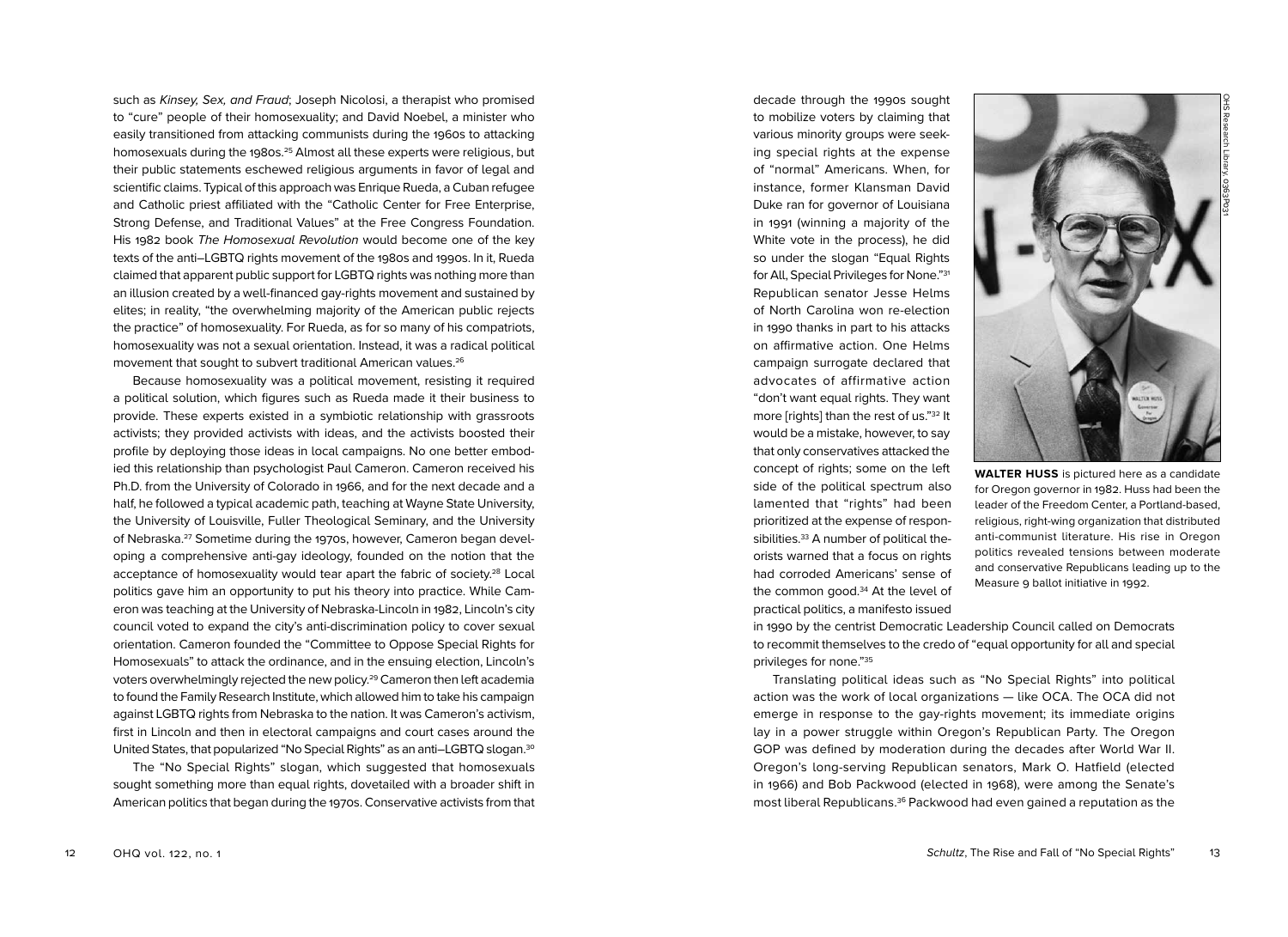

**ANTI–LGBTQ ACTIVISTS** used the "No Special Rights" slogan to garner support for Oregon Measure 8, an initiative aimed at overturning Governor Neil Goldschmidt's 1987 executive order that banned discrimination based on sexual orientation. This newsletter, published in 1988 by the No Special Rights Committee of Wilsonville, Oregon, describes the arguments for Measure 8.

Senate's strongest champion of abortion rights.37 These visible symbols of moderation concealed a deep divide between moderate and conservative factions in the Oregon Republican Party. Occasionally, this conflict burst into public view. In 1978, for example, conservative activists succeeded in electing Walter Huss as chairman of the state GOP. Huss had previously been the leader of the Freedom Center, a Portland-based organization so stridently anti-communist that it clashed with the John Birch Society.<sup>38</sup> These tensions resurfaced in 1986, when a group of conservative activists backed Baptist minister Joe Lutz in a primary campaign against Packwood. Lutz took 42 percent of the vote, a remarkable show of strength against a three-term senator.39 The following year, one of Lutz's allies, restaurateur

T.J. Bailey, was elected chair of the Oregon Republican Party, much to the consternation of moderates.40

Even as they vied for control of the party, conservative Oregonians also sought to build an outside power base in the form of OCA. Joe Lutz, OCA's original leader, resigned after becoming embroiled in personal scandal. He was replaced by Lon Mabon, a California transplant and small-business owner. Under Mabon's leadership, OCA pursued a variety of conservative causes in the 1980s: opposing a statewide pre-kindergarten program; opposing parental-leave legislation; and opposing state divestiture from apartheid South Africa.41 None of these efforts proved particularly successful. OCA broke through only when it shifted focus to opposing LGBTQ rights. In 1987, Oregon Governor Neil Goldschmidt, frustrated with the legislature's failure to pass gay-rights legislation, issued an executive order that prohibited the state government from discriminating against homosexuals.42 Even before Goldschmidt signed the order, Oregon GOP chair — and OCA founding member — Bailey declared that he would gather signatures for an initiative to overturn it. Some within the Oregon GOP protested, arguing that their party ought to take a more moderate stance on LGBTQ rights, but OCA forged ahead.43 A network of grassroots volunteers enabled OCA to collect 118,000 signatures for an initiative to overturn Goldschmidt's executive order, far more than the 63,578 required.44 Measure 8, as it was labeled on the ballot, seemed to have little hope of victory. A poll taken in December 1987 found that 58 percent of Oregonians approved of Goldschmidt's executive order.45

OCA overcame this challenge thanks to a potent weapon: the "No Special Rights" slogan. Activists hammered this message from the very start of the campaign. When Mike Wiley, OCA's spokesperson, announced the petition drive, he did so while standing beneath a banner that read "No Special Rights."46 This slogan crystallized the broader message that OCA returned to throughout the campaign, namely, that Goldschmidt's executive order would (as Wiley put it) "[give] the homosexual state employee an advantage over his or her heterosexual counterpart."47 OCA insisted that Measure 8 was not discriminatory, arguing that its only impact on homosexuals would be to stop them from "flaunting" their homosexuality. As Mabon described it, the measure would protect anyone who "keeps their sex practices or lifestyles or whatever to themselves."48 Measure 8's foes pushed hard against this claim, basing their campaign on the simple argument that the measure would, in fact, discriminate against homosexuals. One of the managers of Oregonians for Fairness, the group directing the campaign against Measure 8, put it simply: "The issue is discrimination." Tied to this claim was another argument: passing a discriminatory initiative such as Measure 8 would destroy Oregon's progressive reputation. When the Portland-based Oregonian came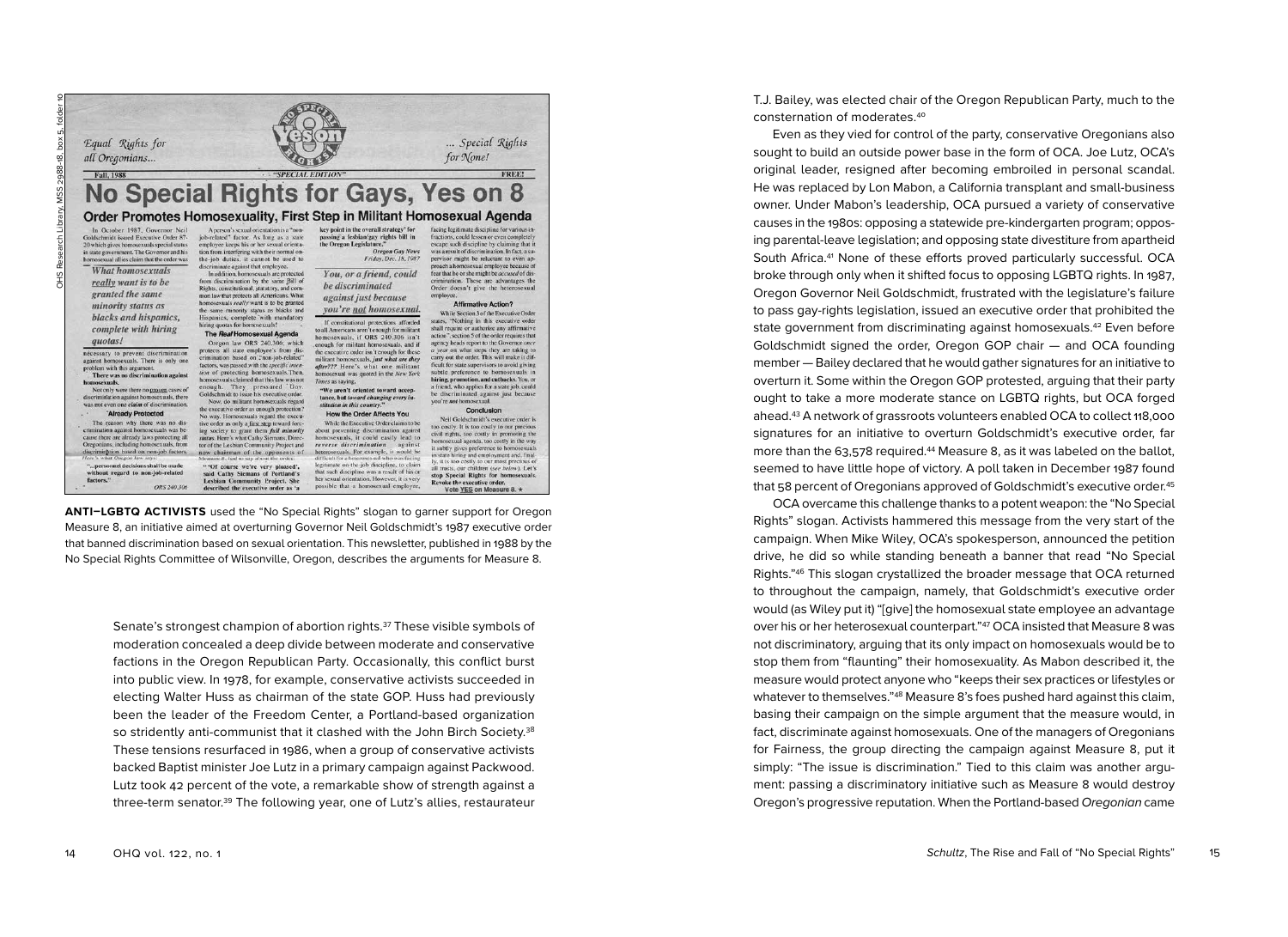out against Measure 8, the newspaper warned that a victory for the initiative "would be interpreted nationally as a retreat on civil rights and a victory for gay-bashing sentiment. This is not the Oregon we know and cherish."49

The legalistic language of "No Special Rights" did not supersede the kind of moralizing that had characterized anti–LGBTQ campaigns of the 1970s. Instead, legal and moral arguments meshed seamlessly, as proponents of Measure 8 argued that the reason homosexuals did not deserve "special rights" was because of their moral failings. In particular, they emphasized the threat that homosexuals allegedly posed to children, rhetoric that had been a staple of anti-gay campaigns since the 1970s.<sup>50</sup> One OCA pamphlet cautioned readers that Measure 8 "forces impressionable young children to be placed with homosexual [foster parents]" — a patent untruth, given that Oregon had regularly placed children with homosexual foster parents prior to Goldschmidt's executive order.51 Protecting children was also the theme of OCA's television advertisements. One such ad featured a social worker telling a young boy, "Well, Ryan, shall we meet your new parents?" only for the camera to reveal two men sitting together. The ad closed with a boy's voice asking, "But where's my mommy?" This was a step too far for several Portland television stations, which refused to run the ad.<sup>52</sup> OCA may have been led by business leaders rather than Baptist ministers, but its rhetoric remained deeply religious.

Surveys taken throughout the campaign suggested that Measure 8 faced an uphill battle. A September 1988 poll found that likely voters opposed the measure by a margin of 54 percent to 36 percent.53 A poll taken in October found a similar result, with 40 percent supporting the measure and 54 percent opposing it.54 So it was all the more shocking when, on November 8, 1988, Oregon voters approved Measure 8 by a margin of 53 percent to 47 percent - a difference of about 60,000 votes.<sup>55</sup> Measure 8 triumphed even as the state voted for Michael Dukakis over George H.W. Bush in the presidential election — the first time a Democrat had carried the state since 1964. The measure's victory triggered grief and outrage within the state's LGBTQ community. One organizer of the anti–Measure 8 campaign bitterly remarked: "To many of us, we saw this as a referendum on whether we were welcome into the family in Oregon. The answer is that apparently we're not." OCA, for its part, was jubilant. Mabon celebrated the fact that Oregonians had responded positively to his organization's message: "We said, 'This is where homosexuals are headed,' and I think people listened."<sup>56</sup>

Yet Mabon and OCA had trouble building on the success of Measure 8, and over the next few years, the organization alienated many potential allies. The U.S. Supreme Court's decision in Webster v. Reproductive Health Services (1989), which upheld several state-level restrictions on abortion, led OCA to

shift its focus to abortion in 1989 and 1990. 57 Foremost on its agenda was to pass a statewide initiative to curtail abortion rights. In doing so, however, OCA clashed with the anti–abortion rights organization Oregon Right to Life. Oregon Right to Life campaigned for an initiative that would require parental notifications for abortions. OCA pushed for a maximally restrictive initiative that would have prohibited all abortions except in the case of rape, incest, or when the life of the mother was at risk. Both measures made the ballot, but OCA's measure was so deeply unpopular that it dragged the parental notification measure down to defeat as well.58 Abortion also soured OCA's already-fraught relationship with Oregon's Republican Party. Oregon Attorney General Dave Frohnmayer, the Republican nominee for governor in 1990, supported abortion rights; he had even attended a fundraiser hosted by the National Abortion Rights Action League.59 When Frohnmayer rejected a series of policy proposals from OCA, the organization recruited a retired engineer named Al Mobley to run for governor as a third-party candidate. Mobley's platform indicated OCA's desire to expand its agenda beyond social issues: in addition to opposing abortion, he also denounced the state's land-use laws and a proposed sales tax.<sup>60</sup> Mobley's campaign, which Mabon admitted was meant to sabotage Frohnmayer, infuriated the state's Republican leaders.<sup>61</sup> But it also angered a number of prominent Oregon evangelicals who might otherwise have formed a natural constituency for OCA. A lobbyist for the Oregon Association of Evangelicals complained: "I don't see anything good coming out of [the Mobley candidacy]. I'm growing a little bit weary of us not playing smart."<sup>62</sup> In the end, Mobley took enough votes to hand the gubernatorial election to the Democratic candidate, Secretary of State Barbara Roberts. This was hardly an unalloyed victory for OCA, given that Roberts was a staunch liberal who enjoyed a particularly close relationship with Oregon's LGBTQ community.<sup>63</sup>

OCA made its unsuccessful foray into abortion politics just as LGBTQ rights was returning to the forefront of local politics in the American West. Right-wing activists took advantage of the region's relatively open ballot-access laws to submit conservative measures to voters, including attacks on labor laws and environmental regulation. Another target was anti-discrimination measures.<sup>64</sup> Southern California became a key battleground in this struggle. The Anaheim-based Traditional Values Coalition (TVC), led by former Presbyterian minister Louis Sheldon, attacked LGBTQ rights at the local level, and in 1989, the organization sponsored successful initiatives to repeal civil rights ordinances in the cities of Irvine and Concord.<sup>65</sup> Like OCA, the TVC invoked the "No Special Rights" message in its campaigns. The "Riverside Citizens for Responsible Behavior," a TVC affiliate that sought to pass an anti–LGBTQ rights ordinance in the city of Riverside, argued that homosexuals "already have the same rights as other citizens. They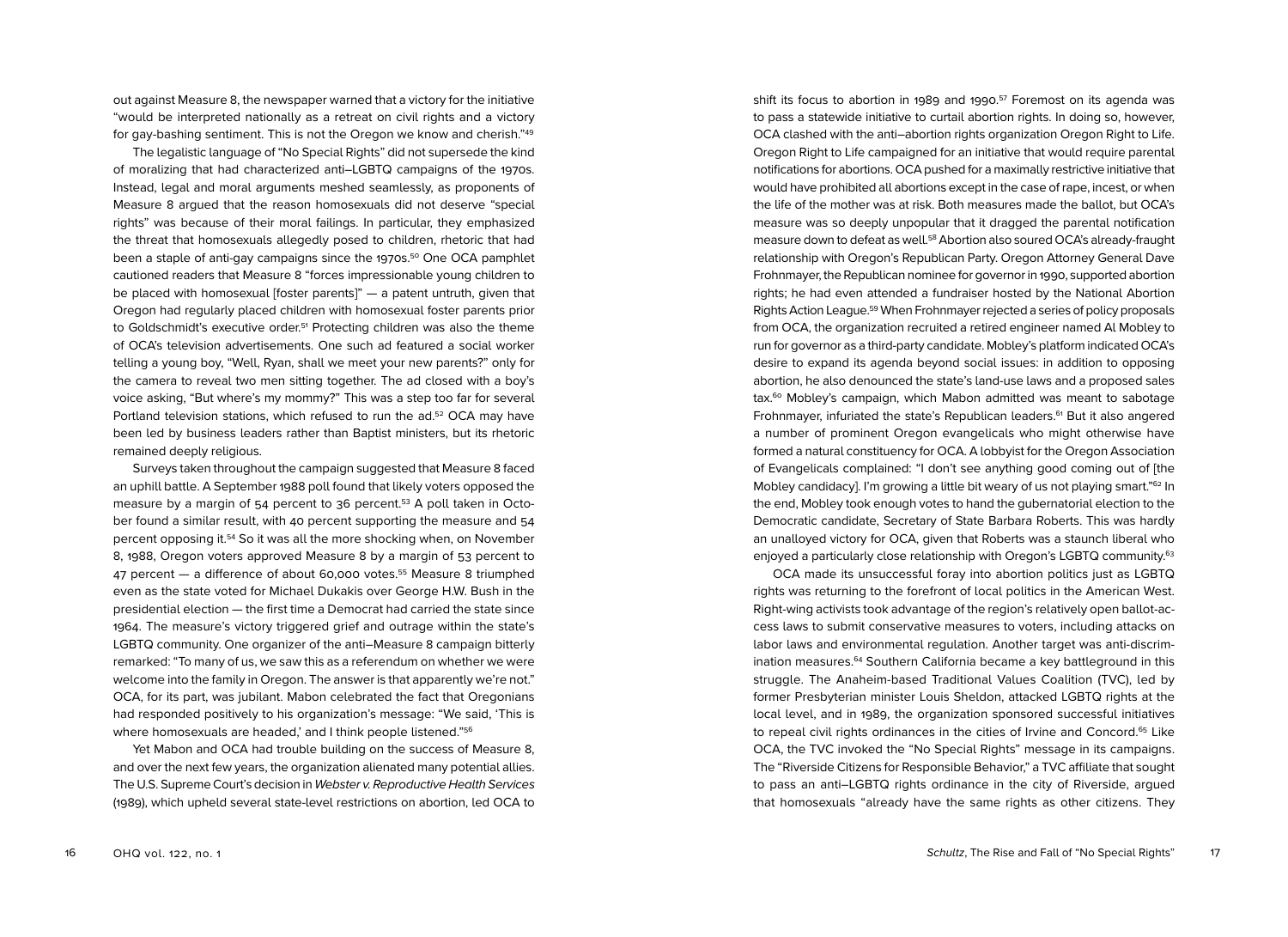should not be granted special rights because they choose to have sexual intercourse with others of the same sex."66 The CFV campaign in Riverside was thwarted when the city council voted against placing its initiative on the ballot — foreshadowing the later failure of both OCA and TVC to develop support within established institutions of governance.

Grassroots anti–LGBTQ rights activists received encouragement from the national Republican Party, which pushed "family values" to the front of its agenda during the 1992 presidential election. Bush, the incumbent, sought to overcome a weak economy by appealing to socially conservative voters. To that end, his campaign gave a primetime speaking slot at the Republican National Convention to Pat Buchanan, a conservative commentator who had challenged Bush for the Republican nomination earlier that year.<sup>67</sup> Buchanan used the national spotlight to proclaim: "There is a religious war going on in this country. It is a cultural war, as critical to the kind of nation we shall be as was the Cold War itself, for this is a war for the soul of America."<sup>68</sup> Vice President Dan Quayle echoed Buchanan's message in his convention speech: "The gap between us and our opponents is a cultural divide. It is not just a difference between conservative and liberal, it is a difference between fighting for what is right and refusing to see what is wrong."<sup>69</sup> Little wonder that Mabon happily declared that the Republican convention felt like "an OCA convention."70 In practical terms, defending family values often meant attacking LGBTQ rights — as when Bush declared his opposition to laws that prohibited discrimination on the basis of sexual orientation.<sup>71</sup> Bush's opponent, Arkansas Governor Bill Clinton, responded by staking out a position in favor of LGBTQ rights. He did so partly due to goading from OCA. Scott Lively, communications director for OCA, confronted Clinton at a town hall in Portland to ask whether he supported "the teaching of homosexuality as a normal and natural alternative lifestyle to children." Clinton responded by defending the rights of homosexuals to "live their lives and make a contribution to the rest of us."72

OCA's most notorious campaign, the fight for Measure 9, took place against this backdrop. In May 1991, as the Oregon Legislature was considering a gay-rights bill, Mabon announced that OCA would begin collecting signatures for an "Abnormal Behaviors Initiative" that would classify homosexuality as the equivalent of necrophilia, bestiality, and pedophilia and that would prevent governments from "condoning or promoting" those behaviors.73 As with its previous initiatives, OCA had little trouble collecting the necessary signatures to put the measure on the ballot, in large part due to its success at gathering signatures in Christian churches. On July 3, 1992, OCA delivered 137,000 signatures to the secretary of state's office in Salem to secure a place on the ballot for the "Abnormal Behaviors Initiative." Oregonians would now have the opportunity to determine whether

## INITIATIVE PETITION

Chief Petitioners:

Phillip Z. Ramsdell 9150 SW Pioneer Ct Ste W Wilsonville, OR 97070

Lon T. Mabon 9150 SW Pioneer Ct SteW Wilsonville, OR 97070

BALLOT TITLE Amends Constitution: Government cannot facilitate, must discourage homosexuality, other "behaviors."

Question: Shall Constitution be amended to require that all governments discourage homosexuality, other listed "behaviors," and not facilitate or recognize them?

Summary: Amends Oregon Constitution. All governments in Oregon may not use their monies or properties to promote, encourage or facilitate homosexuality, pedophilia, sadism, or masochism. All levels of government, including public education systems, must assist in setting a standard for Oregon's youth which recognizes that these "behaviors" are "abnormal, wrong, unnatural and perverse" and that they are to be discouraged and avoided. State may not recognize this conduct under "sexual orientation" or "sexual preference" labels, or through "quotas, minority status, affirmative action, or similar concepts."

### AN ACT

Be It Enacted by the People of the State of Oregon:

Paragraph 1. The Constitution of the State of Oregon is amended by creating a new section to be added to and made a part of Article I and to read:

Section 41 (1) This state shall not recognize any categorical provision such as "sexual orientation," "sexual preference," and similar phrases that includes homosexuality, pedophilia, sadism or masochism. Quotas, minority status, affirmative action, or any similar concepts, shall not apply to these forms of conduct, nor shall government promote these behaviors.

(2) State, regional and local governments and their properties and monies shall not be used to promote, encourage, or facilitate homosexuality, pedophilia, sadism or masochism.

(3) State, regional and local governments and their departments, agencies and other entities, including specifically the State Department of Higher Education and the public schools, shall assist in setting a standard for Oregon's youth that recognizes homosexuality, pedophilia, sadism and masochism as abnormal, wrong, unnatural, and perverse and that these behaviors are to be discouraged and avoided.

(4) It shall be considered that it is the intent of the people in enacting this section that if any part thereof is held unconstitutional, the remaining parts shall be held in force.

**THIS OREGON CITIZENS ALLIANCE (OCA)** framed its ballot initiative petition for Measure 9 as a measure to prevent governments from funding "abnormal behaviors" that, according to the petition, grouped homosexuality alongside pedophilia.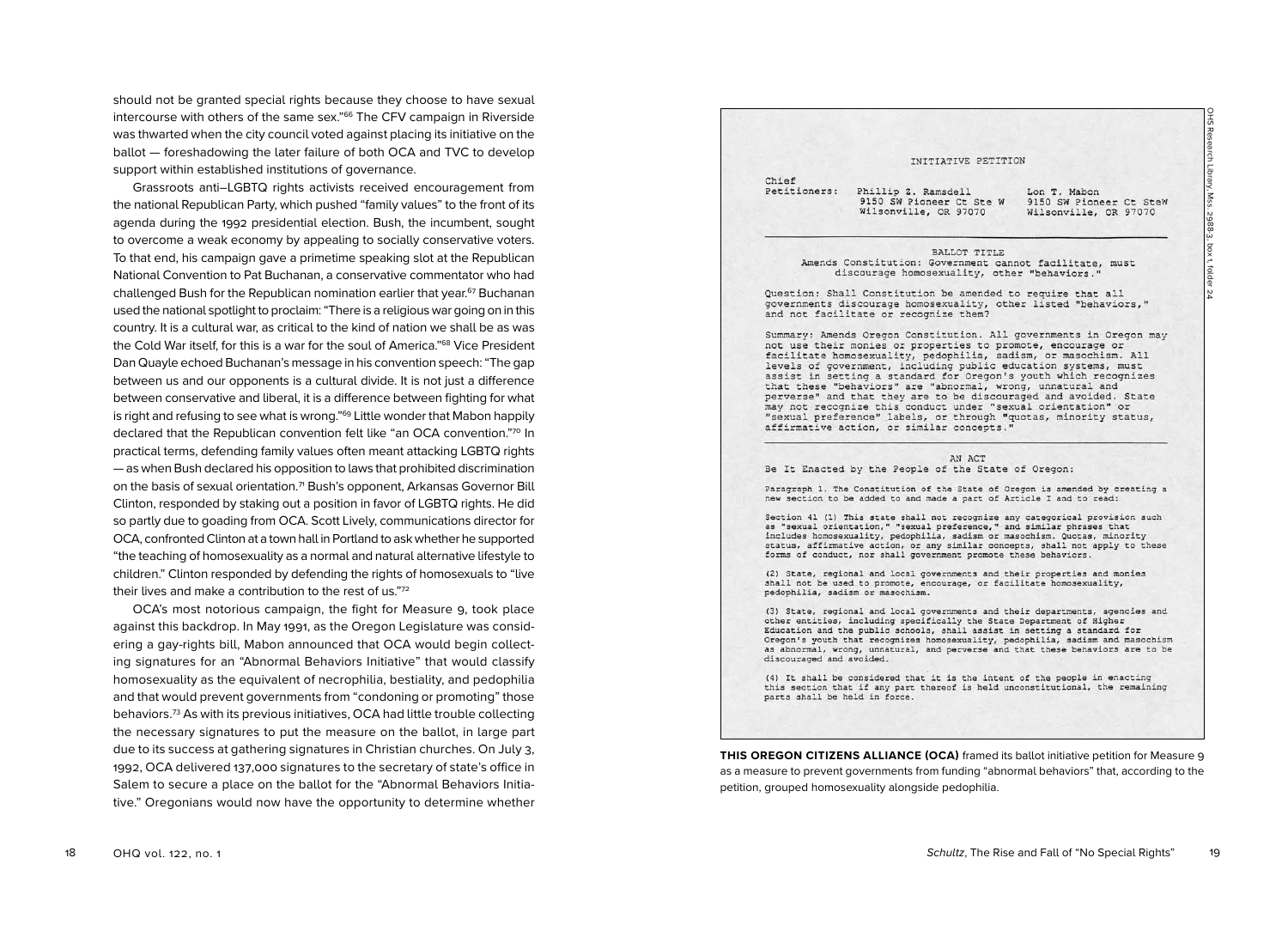homosexuality belonged in the same category as pedophilia, necrophilia, and bestiality.74

Measure 9 inspired imitations before it even reached the ballot. Its ablest imitators were in Colorado. The fight there began in Colorado Springs, a city that earned a reputation as an "Evangelical Vatican" in the 1990s due to the number of Christian ministries clustered there.75 When the city's Human Relations Commission proposed an anti-discrimination ordinance, evangelical activists organized and killed the proposal. $7<sup>6</sup>$  Those activists formed the nucleus of a new group, CFV. Most of CFV's members were affiliated with the Colorado Springs–based Summit Ministries, which provided teenagers with an ultra-conservative education.<sup>77</sup> Triumph at the municipal level led CFV to set its sights higher. Inspired by the news of Measure 9, CFV drafted an amendment to the Colorado Constitution that would prohibit the passage of any gay-rights laws in the state.78 CFV crafted the measure with care; writers consulted with the Virginia-based National Legal Foundation, founded by Robertson, to make the amendment sound as inoffensive as possible.79 The result, which appeared on the Colorado ballot as Amendment 2, was convoluted language that even a supporter acknowledged was "legal gobbledegook."<sup>80</sup> But, while Amendment 2 was as opaque as Measure 9 was blunt, the importance of both was clear: they marked a frontal assault on LGBTQ rights.

"No Special Rights" was the rallying cry once again, in Oregon and Colorado. OCA pointed to tentative efforts by Oregon's government on behalf of LGBTQ rights as proof that homosexuals were seeking special rights. When, for instance, the City of Portland issued a document addressing hate crimes, Mabon denounced the plan as a clear example of special rights: "They want job quotas for homosexuals," he asserted. "They want to be affirmed as a legitimate minority, and protected with the full weight of the law."81 CFV echoed Mabon's language; in its very first statement to the press, a CFV spokesperson asserted that "our civil rights laws were not intended to give special protected status to sexual orientation including homosexuality, bisexuality, and lesbianism."<sup>82</sup> Denouncing gays as seeking "special rights" allowed OCA and CFV to claim they were defending the rights of "true" minorities, African Americans in particular. Both organizations made a concerted effort to reach African American voters and to publicize their African American supporters. Typically, these supporters were ministers. One OCA broadsheet quoted an African American minister as saying, "When everyone can become a 'minority' because they claim to be a homosexual, then all our efforts for equality will be nullified."<sup>83</sup> These claims, however, were not directed solely at African American voters. As CFV granted after

the election: "minority support is not only crucial because of their numbers, it's also crucial as a bellwether signal to swing voters about which side truly represents 'fairness'."<sup>84</sup> African American support for Measure 9 and Amendment 2, in other words, would signal to White voters that they could support these measures without being bigoted.

Once again, a focus on civil rights did not preclude OCA and CFV from denouncing homosexual "depravity" in the strongest terms. OCA's propaganda stressed the need to protect children. One OCA flier featured a fictional story about a twelve-year-old boy named Billy and his friend Chuckie, who coerces Billy into having sex with him by pointing to the debate over LGBTQ rights: "Our teachers say it's OK. The newspaper says it's OK. Even the Governor says it's OK," Chuckie tells Billy. "Do you think the Governor is going to tell us that something is good if it's really bad?"85 This was their message to the general public. When speaking to private audiences, especially in evangelical churches, they relied on even more lurid material. One of their most trusted weapons was a video titled Gay Rights? which consisted of footage taken at gay pride parades in San Francisco, accompanied by ominous narration. At the video's conclusion, Mabon appeared to inform viewers: "These events, these images, are the things that we are trying to stop with our initiative."86 CFV also incorporated footage from the San Francisco gay pride parade into its first and only television ads, which some Denver stations refused to run on the grounds that they were too graphic.<sup>87</sup> Similarly, OCA and CFV freely drew on the work of anti-gay researcher Cameron, incorporating his statistics about violence and disease among homosexuals into their literature.88 That the two organizations drew on the same reservoir of anti-gay material suggests that, while they may have been "grassroots," they nonetheless relied on a national network of conservative Christian organizations.

While OCA and CFV tried to make secular, rights-based arguments, the significance of Christianity in these organizations was difficult to ignore. Mabon made no secret of his faith, often recounting the story of how his conversion to Christianity freed him from drug abuse. Nor was he afraid to describe his movement as Christian: "Hundreds of thousands of people across the country are looking on Oregon as a bellwether state — a place where Christians are taking a stand for them."89 One of the leaders of CFV was even blunter about the importance of faith: "We say we should have the separation of church and state," he told an audience at a Colorado Springs church, "but you see, Jesus Christ is the King of Kings and the Lord of Lords. That is politics; that is rule; that is authority."90 Not surprisingly, the "No Special Rights" campaigns in Oregon and Colorado cultivated ties with national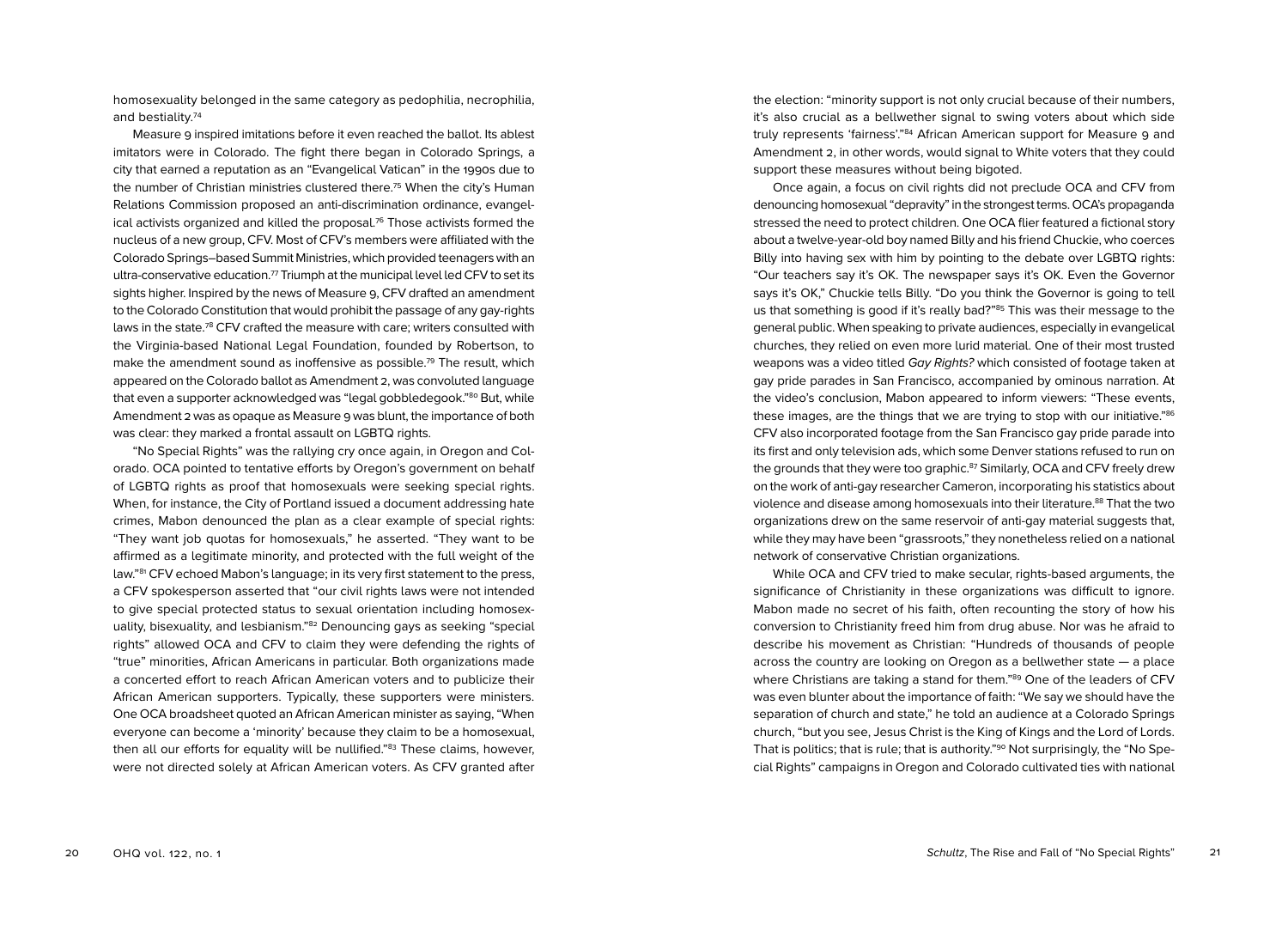

Pikes Peak Library District Special Collections, Citizens Project Papers

**COLORADO FOR FAMILY VALUES (CFV)** distributed this pamphlet in support of Colorado's Amendment 2, warning readers that LGBTQ activists sought "special rights" and wanted to "trample on your freedoms."

Christian Right organizations. OCA enjoyed a particularly close relationship with Robertson's Christian Coalition. The Christian Coalition named Mabon the chairman of the board of its Oregon affiliate, and several OCA representatives attended the coalition's November 1991 "Road to Victory" conference in Virginia Beach.91 Robertson's coalition ultimately donated \$20,000 to the Measure 9 campaign, making it the campaign's largest single donor.<sup>92</sup> Amendment 2 benefited from the support of Focus on the Family, a powerful evangelical media ministry headquartered in Colorado Springs.93 James Dobson, Focus on the Family's founder and one of the most trusted figures in American evangelicalism, dedicated an hour-long episode of his Focus on the Family radio program to Amendment 2, giving CFV invaluable free air time. Focus on the Family and CFV continued collaborating even after the 1992 campaign ended.94

Opponents of the "No Special Rights" measures seized

on these connections to argue that the initiatives were products of the extreme right. The very first item on a list of talking points prepared by No on 9, the Oregon organization leading the campaign against Measure 9, was: "The OCA is part of a national religious extremist movement that seeks to merge church and state and impose their narrow, repressive morality on all of us."95 Equality Colorado, Colorado's equivalent of No on 9, attacked CFV as a front for the Christian Coalition.<sup>96</sup> Gay-rights advocates in Oregon and in Colorado repeatedly invoked the metaphor of their states as laboratories in which the Christian Right was testing new ideas. No on 9 warned Oregon voters that the Christian Right "[sees] Oregon as a test case" and would "export their anti-homosexual measure to other states" if Measure 9 succeeded.<sup>97</sup>

By invoking the national Christian Right, No on 9, Equality Colorado, and their allies sought to strip the "No Special Rights" message of its power. Gay-rights advocates argued that CFV and OCA were not grassroots organizations of citizens concerned about "special rights," but instead were part of a concerted effort to promote discrimination. And discrimination was the watchword in both Oregon and Colorado. No on 9 leaders recognized the importance of this theme early on; a campaign document from June 1992 noted, "We know from February polling that 75% of Oregonians said they would vote against measures that legalize discrimination against homosexuals. Our job is to develop and carry out a campaign that will produce a strong majority of that 75% actually voting NO on the measure."98 Sometimes, the two campaigns repeated the same anti-discrimination message almost word-for-word. In a campaign memo, a strategist for No on 9 recommended that the campaign hammer the point that "Oregon would be the first state to institutionalize discrimination since 1863"; that message became the subject of No on 9's first television ad.99 Equality Colorado made the exact same point in its campaign literature: "Imagine Colorado! The first state to write discrimination into the Constitution. Don't let that happen!"<sup>100</sup> Hate crimes proved particularly effective in dramatizing the reality of discrimination. This message was especially potent in Oregon, where, only a few years prior to the Measure 9 campaign, three White supremacists had murdered an Ethiopian student named Mulugeta Seraw.101 Another highly publicized hate crime took place in the midst of the Measure 9 campaign, when White separatists firebombed the home of a gay man and a lesbian woman, killing them both.<sup>102</sup> No on 9 did not hesitate to link OCA to these crimes, with one of its spokespeople asserting that OCA was directly responsible for "the rise in hate crimes in Oregon."103 Against OCA's claims that Measure 9 was a mostly symbolic measure that would not harm anyone, these deaths provided a grim counterpoint.

Although attentive to hate crimes in the present, progressive activists frequently skirted the historic realities of structural injustice. Oregon's "live and let live" tradition, emphasized by so many foes of Measure 9, was more image than reality. The state's LGBTQ community had long been subject to surveillance and prosecution. And depictions of Oregon as a bastion of tolerance elided the state's long history of racism.104 The state constitution written in 1857, for instance, "banned black people from coming to the state,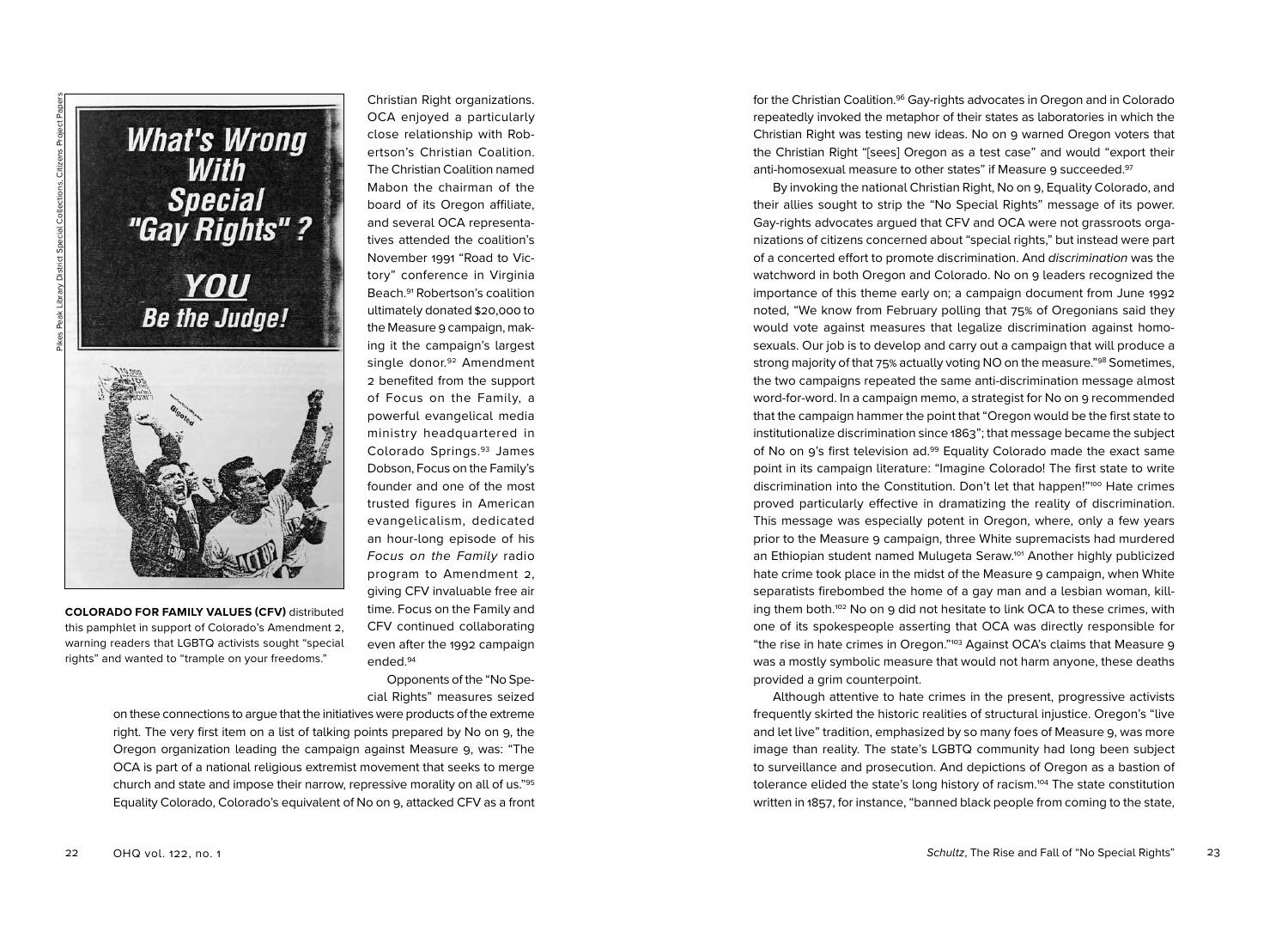residing in the state, or holding property in the state."105 During the 1920s, Oregon was host to one of the largest chapters of the revived Ku Klux Klan.<sup>106</sup> Other racist and right-wing groups also called Oregon home, ranging from the quasi-fascist Silver Shirts to the anti-Semitic Christian Identity movement.107 These visible outcroppings of White supremacy took place against a backdrop of discrimination, community disinvestment, and violence that disproportionately affected African American communities.<sup>108</sup> This history was rarely mentioned in the campaign against Measure 9. Many opponents of the measure simply denied that the state had ever discriminated, as when Senator Bob Packwood argued that Oregon should not be "the first state in the Union to retrench human rights."<sup>109</sup> Indeed, the No on 9 campaign often echoed this message: "If Measure 9 passes, we'd take away citizens' rights," declared their first television ad. "No state's ever done that."<sup>110</sup> And while many activists linked Measure 9 to discrimination against African Americans, in doing so, they were more likely to invoke slavery and the Jim Crow–era South than Oregon's own history.<sup>111</sup> Only occasionally did people connect Measure 9 with the reality of discrimination, both past and present, in Oregon. One exception, Portland minister Cecil Charles Prescod, suggested that Measure 9 was the figurative descendant of the Klan of the 1920s and the state's original, exclusionary constitution. Another, activist Kathleen Saadat, played a key role in organizing the state's African American community against Measure 9 and other OCA initiatives.<sup>112</sup> These voices, however, were often drowned out by defenses of Oregon's progressive reputation — a claim that was as politically potent as it was historically dubious.

The difficulty of polling voters on LGBTQ rights led to widespread uncertainty about the popularity of Measure 9 and Amendment 2. Surveys suggested that both initiatives would lose by significant margins. In Oregon, a September 1992 survey found that only 27 percent of Oregon voters supported Measure 9, while 57 percent opposed it.<sup>113</sup> The polling was not much closer in Colorado, where a survey in late October found that 35 percent of voters supported Amendment 2 and 53 percent opposed it.<sup>114</sup> But Measure 8 had trailed in the polls only to triumph on Election Day. On November 3, 1992, the polls were proved accurate in Oregon. There, voters rejected Measure 9 by a substantial margin, 56 percent to 44 percent.<sup>115</sup> Colorado was a different story: voters there approved Amendment 2 by a margin of 53 percent to 47 percent.116 Gay-rights advocates in Colorado greeted the results with shock. At an election-viewing party in Colorado Springs, one attendee offered consolation by repeating "We got Oregon," demonstrating how closely the two races were linked.<sup>117</sup>

Election results and post-election surveys suggested that voters in Oregon and Colorado held ambiguous feelings toward homosexuals. It was,

however, clear that Measure 9 lost because No on 9's message succeeded. One survey found that, among those who voted against the Oregon measure, 49 percent said they opposed it because of "Discrimination/Anti-human/ Civil/Equal Rights," while another 8 percent said they opposed it because it "Promotes hate/bigotry."<sup>118</sup> Surveys taken in Colorado found that the vast majority of voters disagreed with the image of homosexuals put forward by CFV; a mere 6 percent, for instance, agreed with the statement that "a homosexual is more likely to sexually molest children than a person who is heterosexual."119 Why, then, did they approve Amendment 2? Because they accepted the claim that the amendment was about special rights. A Denver Post survey in February 1993 found that 56 percent of respondents agreed "gay rights" meant special treatment.120 The vote totals from Colorado indicated that the "No Special Rights" slogan had succeeded in swaying moderate suburban voters who might not otherwise have been a natural constituency for the Christian Right. The amendment won the suburban counties around Denver, even as several of them voted for Clinton and Democratic senatorial candidate Ben Nighthorse Campbell.121

The surveys made one other thing clear: both OCA and CFV were very unpopular. Their opponents had succeeded in painting them as dangerous right-wing radicals. According to one post-election survey, only 14 percent of Oregonians viewed OCA favorably, compared to 58 percent unfavorably. Mabon's personal favorability rating was even more dismal, a mere 9 percent (compared to 41 percent unfavorable).<sup>122</sup> As for CFV, its success with Amendment 2 belied its unpopularity. Even before the election, the organization struggled to shake its association with right-wing radicalism. A report on a focus group conducted in April 1992 concluded that "supporters of the amendment are perceived as extremists" and that those familiar with CFV "characterize the group as an ultraconservative organization, with a strong fundamentalist orientation."<sup>123</sup> The election did nothing to change that perception. Focus groups conducted in 1995 found that CFV scored poorly among college-educated swing voters, although the group (or at least the phrase "Colorado Family Values") was viewed somewhat more favorably by non-college-educated swing voters.<sup>124</sup>

As these organizations tried to expand from "No Special Rights" to a broader agenda, they found themselves weighed down by this unpopularity. Amendment 2's victory had given Mabon and OCA hope that a "Colorado-style" initiative might succeed in Oregon.125 Accordingly, OCA began collecting signatures for a new initiative, one that would have (as Mabon boasted) "squeaky clean constitutional language."126 Simultaneously, the group launched a series of local initiatives — all modeled on Amendment 2 — in towns and counties across Oregon, concentrating on rural areas that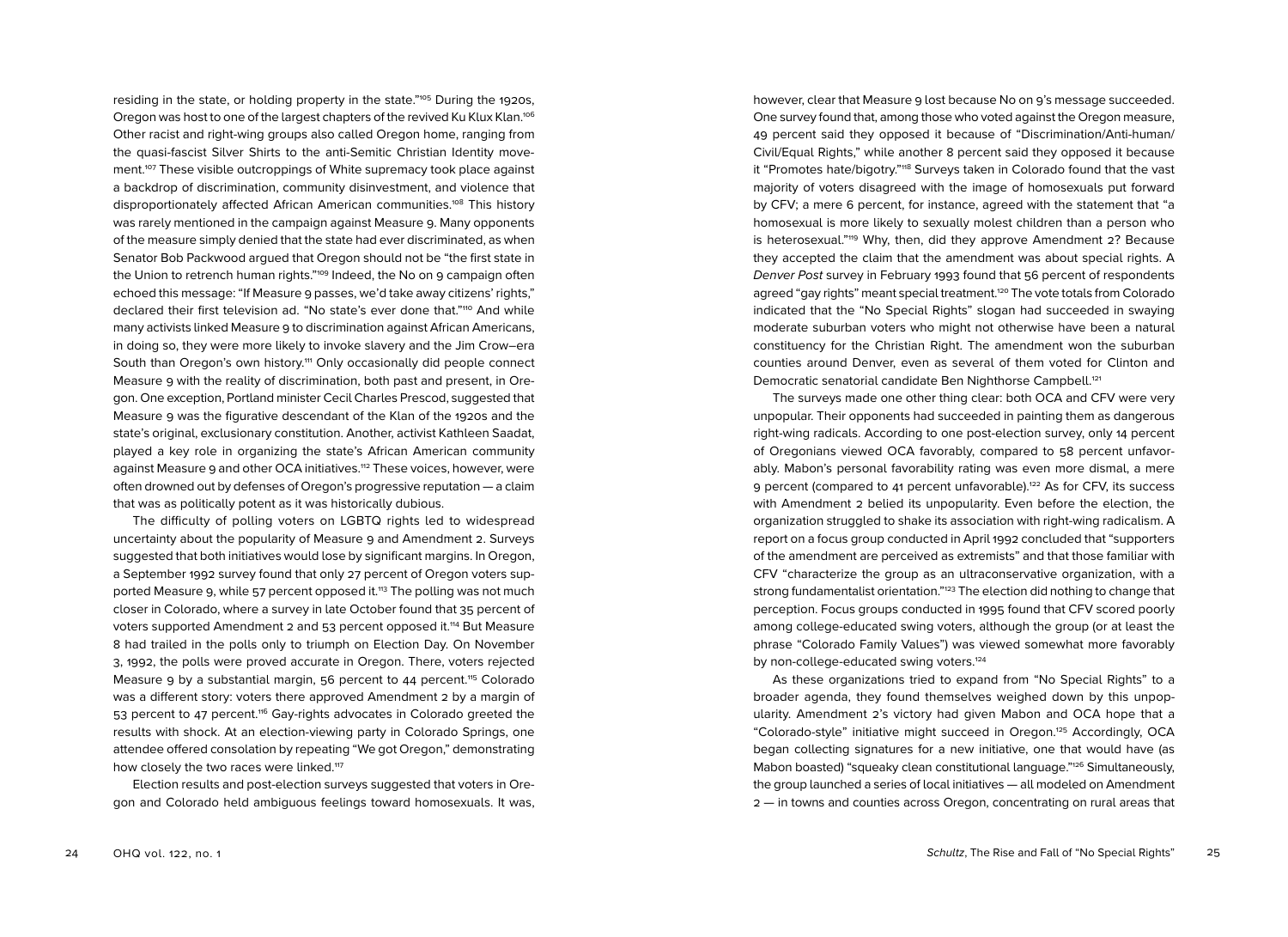

**LON MABON** is pictured here in February 1993 with Kelly Walton, Idaho Citizens Alliance chairman, to support their agenda against "special rights." Supporters in the background hold signs saying "Equal Rights — Not Special Rights."

had voted for Measure 9.<sup>127</sup> These local measures proved more successful than Measure 9; in June 1993 alone, voters approved anti–LGBTQ rights initiatives in Junction City and in Josephine, Linn, Douglas, and Klamath counties.<sup>128</sup> OCA did not stop at the state line. In March 1993, Mabon attended a press conference in Boise, Idaho, to announce the creation of both the Idaho Citizens Alliance and the United States Citizens Alliance. "Today," Mabon declared, "the vision of a strong grassroots conservative movement that was begun in Oregon has grown to become a national vision."129 Soon thereafter, the Idaho Citizens Alliance and OCA-affiliated Washington Citizens Alliance began collecting signatures to place Colorado-style initiatives on the ballot in their home states.<sup>130</sup>

Yet OCA's hopes were dashed in every case. The

organization's reliance on initiatives, to the neglect of other forms of politics, left it vulnerable. OCA's victories at the local level were halted by the Oregon Legislature. Representative Gail Shibley, the first openly homosexual person to serve in the legislature, introduced a measure that would block local governments in Oregon from enacting or enforcing laws that "[single] out citizens or groups of citizens on account of sexual orientation."<sup>131</sup> Legislators supporting Shibley's bill included not only Democrats but also moderate Republicans who wanted to put the gay-rights issue to rest — an indication of OCA's failure to develop a power base within the GOP.<sup>132</sup> The Oregon Court of Appeals ultimately upheld the law and thus strangled OCA's local campaigns.133 This was not the first major setback the organization had received from the judiciary. The court of appeals had earlier struck down

Measure 8, the 1988 initiative overturning Goldschmidt's anti-discrimination executive order, as an unconstitutional restriction on the freedom of speech of state employees.134 Rebuffed by the legislature and the courts, OCA could only hope for a better result at the ballot box. Measure 13, the Amendment 2–style initiative that the organization placed on the November 1994 ballot, seemed as if it might prove more successful than Measure 9. One survey found that 44 percent of Oregon voters favored it, and only 47 percent opposed it. Given that anti–LGBTQ rights initiatives regularly outperformed their polls, this suggested Measure 13 might be slightly ahead.135 Gay-rights advocates feared that a lack of urgency and a low turnout might deliver the election to OCA.136 But the measure's opponents found success in repeating the themes from the Measure 9 campaign. One post-election assessment observed that "the basic message statement was: Measure 13 is the same as Measure 9. It would permanently legalize discrimination."137 Moreover, the state's elite, including many Republicans, rallied against the measure.<sup>138</sup> OCA's dire warnings about the threat homosexuals posed to children could not overcome these obstacles. On November 8, 1994, Oregon voters rejected Measure 13 by a margin of 51.5 percent to  $48.5$  percent  $-$  closer than Measure 9, but a rejection nonetheless. On that same day, Idaho voters defeated OCA-supported Proposition 1 by 3,098 votes. Its opponents had succeeded in painting the anti–LGBTQ rights measure as an expansion of government authority, a powerful message in conservative Idaho.<sup>139</sup>

CFV fared no better than its sibling organization in Oregon. As with OCA, the association with right-wing extremism thwarted all CFV's efforts. Initially, CFV's leaders claimed they had no ambitions beyond Amendment 2.<sup>140</sup> Only three months after the amendment's victory, however, CFV began publishing a newsletter, Fairness Watch, which promised to help Coloradans defend their communities against "homosexual activists" who "will soon begin showing up in your area; your city council meetings, school board and assorted civil functions."141 CFV would spend the next few years trying to rally Coloradans against the "gay agenda" — with little success. Non-evangelicals might have been willing to vote for Amendment 2, but they found it difficult to support CFV's more hard-edged proposals. CFV sponsored anti-gay, anti-pornography "community standards resolutions" in small towns throughout Colorado, only to meet with lukewarm responses. They hoped to gather 25,000 signatures for these resolutions but were able to scrape together just 3,000. 142 CFV also fumbled when it demanded that schools in Colorado Springs implement a "sexual morality" proposal that condemned homosexuality.143 The organization succeeded in convincing several hundred people to attend a school board meeting to discuss the proposal, but its success ended there. The school board responded to the demands by creating a subcommittee to consider CFV's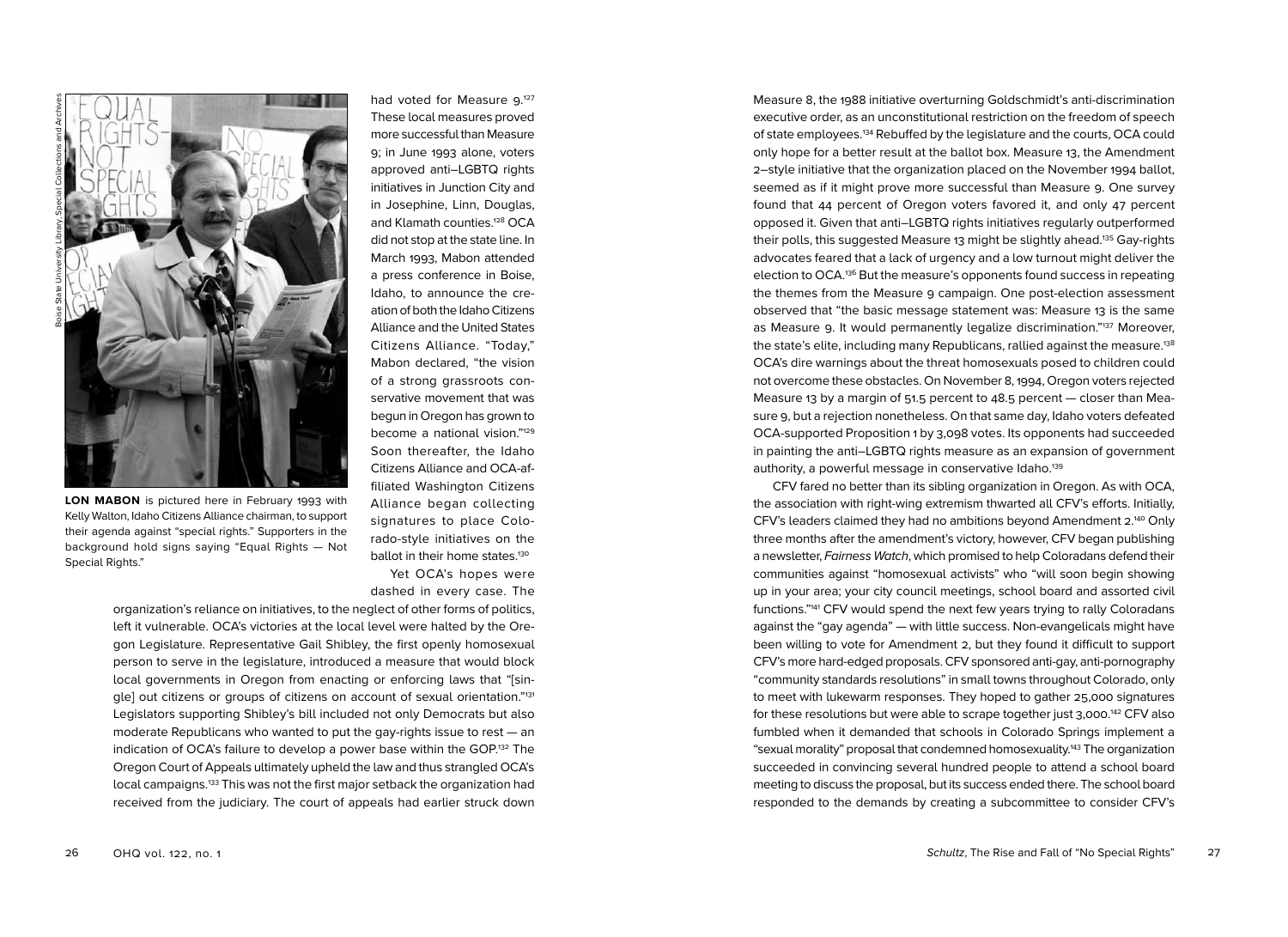proposal. After a few months of study, the subcommittee simply reaffirmed the old policy.144 CFV's brand of politics, so effective at gathering signatures for initiatives, proved ineffective against a relatively insulated bureaucracy. The heaviest blow landed in 1996, when the U.S. Supreme Court struck down Amendment 2 in Romer v. Evans.<sup>145</sup> Like OCA, CFV had no way to counter adverse judicial rulings; its initiative-based strategy was powerless against a Supreme Court decision.

The political shortcomings of OCA and CFV were painfully evident when they ran their own candidates for office. Their failure to cultivate alliances, expand their bases, or shed their association with right-wing extremism doomed these efforts. In Oregon, the victim was Mabon himself. Mabon's candidacy began when Oregon's Packwood resigned after a number of women accused him of sexual assault. In the ensuing special election to replace Packwood, OCA endorsed the Republican nominee, state senate president Gordon Smith. When Smith accepted the endorsement, his Democratic opponent, Representative Ron Wyden, attacked him for it relentlessly; many observers credited Wyden's narrow victory in January 1996 to his efforts to link Smith with OCA. Oregon's other Senate seat opened later that same year, when Hatfield retired. Smith ran again, this time refusing to accept OCA's endorsement. Infuriated, Mabon ran against Smith in the Republican primary, only to win just 25 percent of the vote.<sup>146</sup> CFV's leader, used-car dealer Will Perkins, met the same fate. Perkins ran for mayor of Colorado Springs in 1999; although he sometimes tried to move on from the opposition to gay rights, he found it impossible to keep from returning to CFV's signature issue. At one candidates' forum, when an audience member asked "What role are you taking to stand up for the rights of everybody?" Perkins quickly responded: "I'm opposed to government giving special rights to anyone based upon how they have sex," which sparked a heated debate among the candidates — until one audience member shouted "We've had enough!"<sup>147</sup> His opponent, a moderate, business-friendly Republican, used Perkins as a symbol of the ultra-conservative image she wanted the city to leave behind.<sup>448</sup> On election day, Perkins lost by about 10,000 votes.<sup>149</sup> CFV went bankrupt the next year. OCA outlived its Colorado counterpart — barely. It struggled on into the early 2000s, with Mabon occasionally running for office or floating new anti–LGBTQ rights initiatives, but its influence was broken.<sup>150</sup>

Ultimately, the story of the "No Special Rights" campaigns is a story of failure, albeit an instructive failure. It simultaneously demonstrates the power and the fragility of the "culture wars" framing. Organizations such as OCA and CFV could emerge, transform state and national politics, and then vanish, all in less than a decade. Their rapid rise and equally swift fall suggest that the American culture wars can best be understood by examining the political and



**NO ON 9** led the campaign against the Oregon Citizens Alliance (OCA) and the anti–LGBTQ rights Measure 9. They won in part by arguing  $-$  as is evident in this No on 9 pamphlet  $-$  that OCA wanted to make Oregon a "test case" for far-right policies.

cultural contexts in which those battles occurred. Oregon became a battleground not because it was particularly conservative, particularly religious, or even particularly polarized, but because of the interaction of national experts, local activists, and the state's political structure. Future research on the culture wars might delve deeper into the circulation of ideas, resources, and experts through conservative and religious networks, examining how and why a certain concept — such as "No Special Rights" — might take hold in one community and not another. Or one might compare left- and right-wing networks to see what, if any, qualitative differences exist between them.

One avenue for future research is the complicated relationship between conservatism and direct democracy in the United States. Since at least the New Deal era, conservatives have invoked "the people" to attack various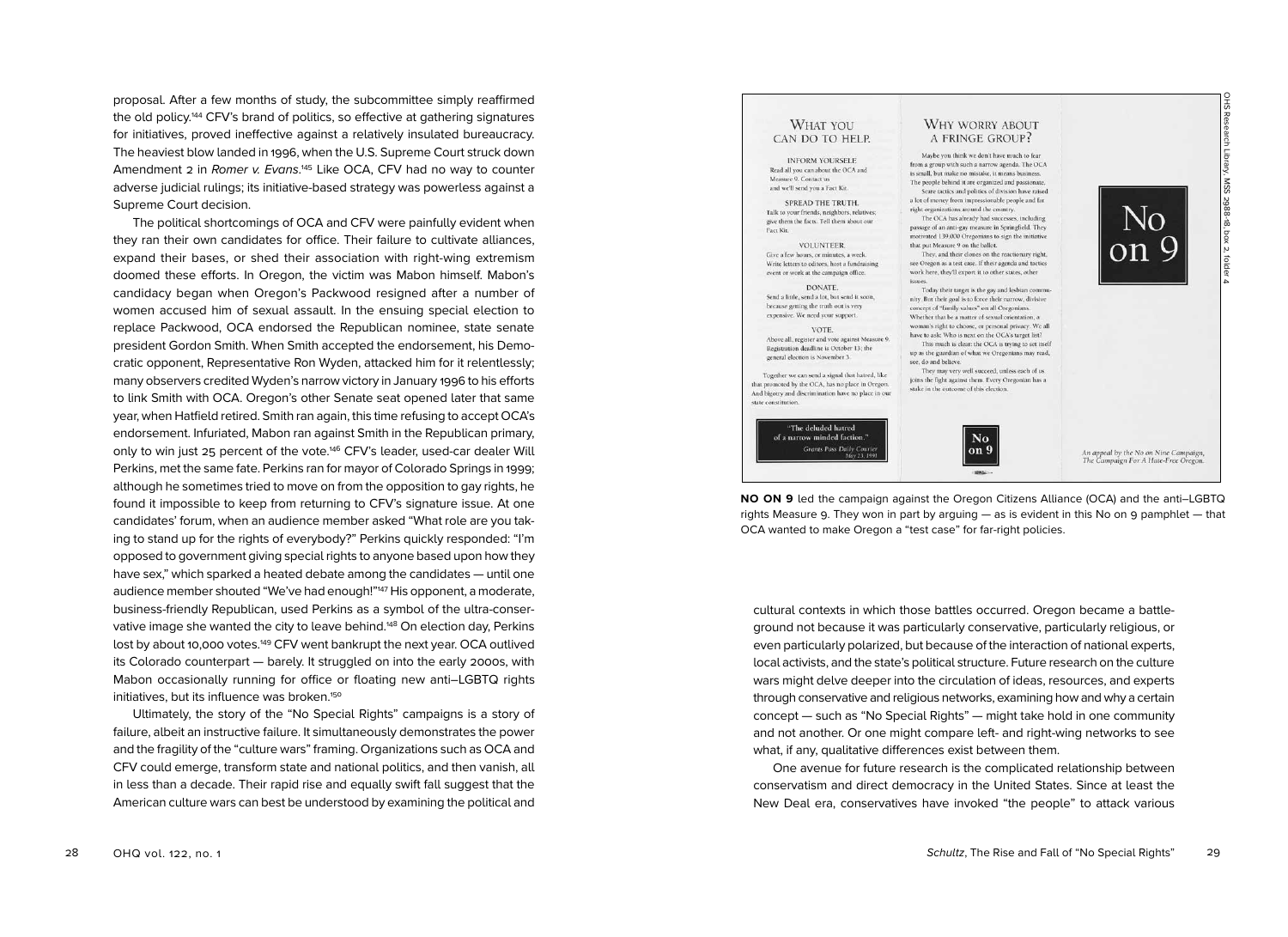unelected "elites," including bureaucrats, professors, and judges.151 That rhetoric did not always reflect reality. But from the 1970s through the 1990s, conservatives found surprising success with state and local initiatives, winning victories on issues such as term limits and tax limitation.152 Oregon's Measure 9 was part of this trend. But this embrace of direct democracy had its limits. Many conservative policy goals — attempts to restrict abortion rights, for example — consistently lost at the ballot box. What victories conservatives did win were often thwarted by judicial rulings. And so, while conservatives have not abandoned the language of populism, they have shifted much of their attention from initiatives to the judicial system. Republican politicians have prioritized the appointment of judges, while an interlocking network of think tanks identifies and promotes judges with conservative views.153 Conservative Christians have made a particularly concerted effort to re-shape the judiciary.154 Cultural conflict in the United States will not, of course, abate any time soon, but the nature of these conflicts may change as convincing voters becomes less important than convincing judges. Slogans like "No Special Rights," tailored to reach voters, may fall by the wayside. The "culture wars" of the future will be conducted in a different kind of language.

## **NOTES**

1. "Oregon's Inquisition I," Oregonian, October 11, 1992.

2. "Initiative Petition," Campaign for a Hate-Free Oregon Records, Mss 2988-3 [hereafter Hate-Free Oregon Records], box 1, folder 24, Oregon Historical Society Research Library, Portland, Oregon [hereafter OHS Research Library].

3. This essay uses "LGBTQ rights" throughout to reflect current terminology but retains the phrase "gay rights" when quoting from sources.

4. Suzanne Pharr, "Focus on Oregon," Bonnie Tinker Collection, Coll. 209 [hereafter Tinker Collection], box 23, folder 8, OHS Research Library.

5. Sura Rubenstein, "Oregon becomes test case in battle over gay rights," Oregonian, August 3, 1992.

6. John Gallagher, "The Right's New Strategy," Advocate, July 30, 1992.

7. Philip Deloria, "Polarized Tribes: Colorado, Wyoming, and Montana," in Religion and Public Life in the Mountain West, ed. Jan Shipps and Mark Silk (Walnut Creek, Cal: AltaMira Press, 2004); Wade Clark Roof, "Religion in the Pacific Region: Demographic Patterns," in Religion and Public Life in the Pacific Region: Fluid Identities, ed. Wade Clark Roof and Mark Silk (Walnut Creek, Calif.: AltaMira Press, 2005).

8. Matthew C. Moen, The Transformation of the Christian Right (Tuscaloosa: University of Alabama Press, 1992); Andrew R. Lewis, The Rights Turn in Conservative Christian Politics: How Abortion Transformed the Culture Wars (New York: Cambridge University Press, 2017).

9. On the shift toward the grassroots, see Allan J. Lichtman, White Protestant Nation: The Rise of the American Conservative Movement (New York: Atlantic Monthly Press, 2008), 398–404. On the significance of the Christian Coalition, see Daniel K. Williams, God's Own Party: The Making of the Christian Right (Oxford, England: Oxford University Press, 2010), 227–35.

10. William M. Lunch, "Oregon: Identity and Politics in the Northwest," God at the Grassroots: The Christian Right in the 1994 Elections, ed. Mark J. Rozell and Clyde Wilcox (Lanham, Md.: Rowman and Littlefield, 1995); William M. Lunch, "Oregon: The Flood Tide Recedes," God at the Grassroots, 1996: The Christian Right in the American Elections, ed. Mark J. Rozell and Clyde Wilcox (Lanham, Md.: Rowman and Littlefield, 1997); Lawrence M. Lipin and William Lunch, "Moralistic Direct Democracy: Political Insurgents, Religion, and the State in Twentieth-Century Oregon," Oregon Historical Quarterly 110:4 (Winter 2009): 514–45.

11. James Davison Hunter, Culture Wars: The Struggle to Define America (New York: Basic Books, 1991). Notable historical works in this vein are Robert O. Self, All in the Family: The Realignment of American Democracy since the 1960s (New York: Hill and Wang, 2012); Andrew Hartman, A War for the Soul of America: A History of the Culture Wars (Chicago, Ill.: University of Chicago Press, 2015); and R. Marie Griffith, Moral Combat: How Sex Divided American Christians and Fractured American Politics (New York: Basic Books, 2017).

12. The most comprehensive critique of Hunter's thesis by a social scientist is Morris Fiorina's Culture War? The Myth of a Polarized America (New York: Pearson Longman, 2005). For a programmatic statement by a historian about the need to look beyond the culture-war framing, see Matthew D. Lassiter, "Political History Beyond the Red-Blue Divide," Journal of American History 98:3 (December 2011): 760–64. For an excellent example of this program in action, see Clayton Howard, The Closet and the Cul-de-Sac: The Politics of Sexual Privacy in Northern California (Philadelphia: University of Pennsylvania Press, 2019). Rachel Guberman applies this framing to Colorado politics in "'No Discrimination and No Special Rights': Gay Rights, Family Values, and the Politics of Moderation in the 1992 Election," Beyond the Politics of the Closet: Gay Rights and the American State since the 1970s, ed. Jonathan Bell (Philadelphia: University of Pennsylvania Press, 2020).

13. Timothy Egan, "Voters in Oregon back local anti-gay rules," New York Times, July 1, 1993.

14. Lawrence Ingrassia, "Gay, Lesbian Groups Seek to Expunge Bias They See in Language," The Wall Street Journal, May 3, 1993.

15. The dynamic of conservative Christian mobilization and resultant backlash is described in Michael Hout and Claude Fischer, "Explaining Why More Americans Have No Religious Preference: Political Backlash and Generational Succession, 1987–2012," Sociological Science 24:1 (October 2014): 423–47.

16. My thinking on this point is indebted to the sociologist Paul DiMaggio's description of the "culture wars" as "a campaign to construct new forms of political identity and define the terms of political engagement." DiMaggio, "The Myth of the Culture War: The Disparity Between Public Opinion and Private Politics," in Fractious Nation? Unity and Division in Contemporary American Life ed. Jonathan Rieder and Stephen Steinlight (Berkeley: University of California Press, 2003).

17. Estelle Freedman, "Uncontrolled Desires: The Response to the Sexual Psychopath," Journal of American History 74:1 (June 1987): 83–106; Margot Canaday, The Straight State: Sexuality and Citizenship in Twentieth-Century America (Princeton, NJ: Princeton University Press, 2009).

18. David K. Johnson, The Lavender Scare: The Cold War Persecution of Gays and Lesbians in the Federal Government (Chicago, Ill.: University of Chicago Press, 2004).

19. Howard, Closet and the Cul-de-Sac, 185–217.

20. Terence Kissack, "Freaking Fag Revolutionaries: New York's Gay Liberation Front, 1969–1971," Radical History Review 62 (Spring 1995): 105–134.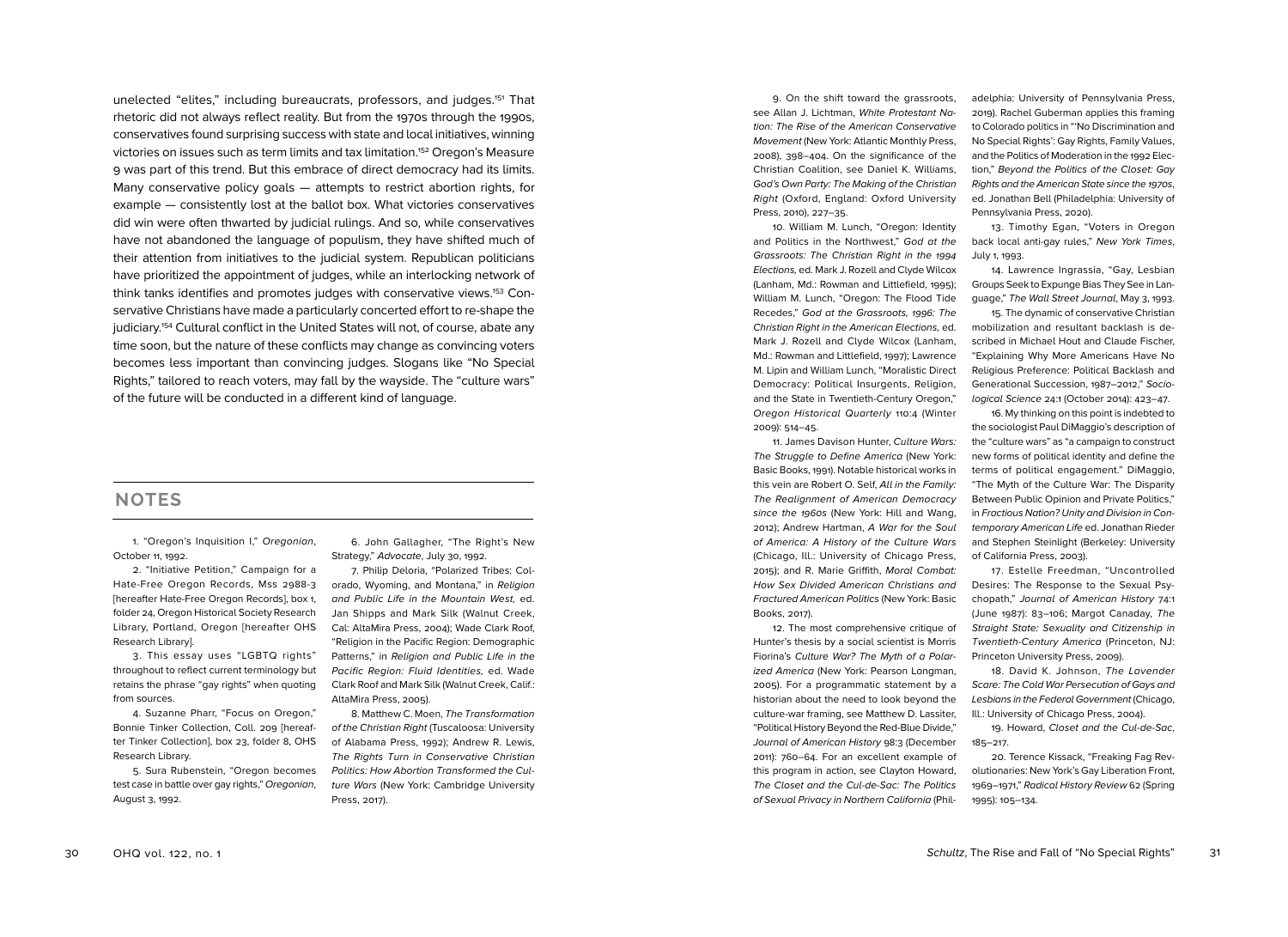22. Williams, God's Own Party, 105–132; Seth Dowland, Family Values and the Rise of the Christian Right (Philadelphia: University of Pennsylvania Press, 2015), 157–80.

23. Gillian A. Frank, " 'The Civil Rights of Parents': Race and Conservative Politics in Anita Bryant's Campaign against Gay Rights in 1970s Florida," Journal of the History of Sexuality 22 (January 2013): 126–60.

24. Fred A. Fejes, Gay Rights and Moral Panic: The Origins of America's Debate on Homosexuality (New York: Palgrave Macmillan, 2008), 153–79.

25. Judith Reisman et al, Kinsey, Sex, and Fraud: The Indoctrination of a People (Lafayette, La.: Lochinvar-Huntington House, 1990); Joseph Nicolosi, Reparative Therapy of Male Homosexuality: A New Clinical Approach (Lanham, Md.: Rowman & Littlefield, 2004); Richard Sandomir, "Joseph Nicolosi, Advocate of Conversion Therapy for Gays, Dies at 70," New York Times, March 16, 2017; David A. Noebel, The Homosexual Revolution (Tulsa, Okla.: American Christian College Press, 1977).

26. Enrique Rueda, The Homosexual Network: Private Lives and Public Policy (Old Greenwich, Conn.: Devin Adair Co., 1982),  $11 - 13$ .

27. "Paul Cameron Vita," Charles Hinkle Collection, Mss 2988-18 [hereafter Hinkle Collection], box 1, folder 1, OHS Research Library.

28. Paul Cameron, "A Case Against Homosexuality," Human Life Review 4:3 (Summer 1978), 17–49.

29. James K. Cole, "Psychology, Homosexuality, and Human Rights in Lincoln, Nebraska," Hinkle Collection, box 1, folder 10, OHS Research Library.

30. Addressing a 1994 conference of Christian Right leaders, Cameron declared: "There is a sense in which, in a way, you are all my children…we [were] the first to use 'no special rights' as a slogan." "CFV Transcript, 1994," Institute for First Amendment Studies

Records, MS 074 [hereafter First Amendment Studies Records], box 65, folder 41, Tufts University Special Collections, Somerville, Massachusetts [hereafter Tufts University].

31. Scot Nakagawa, "Bigots and Ballots," Oregon Witness, July 1992, Hate-Free Oregon Records, box 1, folder 2, OHS Research Library; Ed Anderson, "Duke, Edwards let sparks fly in TV debate," New Orleans Times-Picayune, November 7, 1991; Rogers Worthington, "Majority of Duke supporters appear to ignore past," Baton Rouge Advocate, December 30, 1991.

32. Virginia Demaree, "As the mud flies, candidates accuse each other of lying," Greensboro News & Record, November 3, 1990.

33. Jon A. Shields, "Fighting Liberalism's Excesses: Moral Crusades During the Reagan Revolution," Journal of Policy History 26:1 (January 2014): 103–120; David Greenberg, "The Reorientation of Liberalism in the 1980s," in Living in the Eighties ed. Gil Troy and Vincent A. Cannato (Oxford, England: Oxford University Press, 2009).

34. Michael J. Sandel, Liberalism and the Limits of Justice (New York: Cambridge University Press, 1982); Robert N. Bellah et al, Habits of the Heart: Individualism and Commitment in American Life (Berkeley: University of California Press, 1985).

35. Daniel Martinez HoSang, Racial Propositions: Ballot Initiatives and the Making of Modern California (Berkeley: University of California Press, 2010), 205; Robin Toner, "Eyes to the left, Democrats edge toward center," New York Times, March 25, 1990.

36. Hatfield and Packwood regularly placed among the Republican senators who most consistently voted against their party majority, as measured by the CQ Almanac. On Hatfield's politics, see David Swartz, Moral Minority: The Evangelical Left in an Age of Conservatism (Philadelphia: University of Pennsylvania Press, 2012), 68–85.

37. David Sarasohn, "Oregon politicians key figures in battle," Oregonian, February 25, 1990.

38. Wallace Turner, "Oregon GOP split over party leader," New York Times, February

19, 1979; Scott G. McNall, Career of a Radical Rightist: A Study in Failure (Port Washington, NY: Kennikat Press, 1975).

39. Alan K. Ota, "Politicians on the right find new power," Oregonian, May 1, 1988.

40. Steve Duin, "Bushwhacked on the way to the coronation," Oregonian, June 23, 1988.

41. Alan K. Ota, "Alliance works to shift Oregon political balance," Oregonian, May 1, 1988.

42. Jeff Mapes, "Order banning bias against homosexuals readied," Oregonian, August 28, 1987; Dan Hortsch, "Gay rights groups hail governor's discrimination ban," Oregonian, October 16, 1987.

43. Sarah B. Ames, "GOP petitions seek to block ban on gay bias," Oregonian, September 29, 1987; Jeff Mapes, "Gay-rights order widens rift among state Republicans," Oregonian, October 30, 1987.

44. Sarah B. Ames, "Petition drive aimed at homosexuals," Oregonian, February 23, 1988; Scot Nakagawa, "Bigots and Ballots," Oregon Witness.

45. Sarah B. Ames, "Poll finds most Oregonians oppose homosexual discrimination," Oregonian, December 30, 1987.

46. Ames, "Petition drive aimed at homosexuals," Oregonian.

47. Jeff Mapes, "Group files initiative to overturn gay rights order," Oregonian, July 9, 1988.

48. Jeff Mapes, "Measure 8 foes start campaign," Oregonian, September 22, 1988. 49. "Measure 8: no, No, NO!" Oregonian,

October 21, 1988.

50. Frank, "'The Civil Rights of Parents'," 126–60.

51. Jeff Mapes, "Debate spills over to foster parenting," Oregonian, October 30, 1988; Alan K. Ota, "Mason seeks waiver on foster-care bill," Oregonian, May 5, 1989.

52. Jeff Mapes, "Four TV stations reject Measure 8 advertisement," Oregonian, November 4, 1988.

53. Jeff Mapes, "Oregon voters like crime initiative," Oregonian, September 13, 1988. 54. Alan K. Ota, "Tax to aid college athletics a tossup," Oregonian, October 17, 1988.

55. "Oregon Revokes Governor's Authority to Ban Sexual Orientation Discrimination, Measure 8," Ballotpedia https://ballotpedia. org/Oregon\_Revoke\_Governor's\_Authority\_to\_Ban\_Sexual\_Orientation\_Discrimination,\_Measure\_8\_(1988) (accessed August 31, 2020).

56. Lauren Cowan, "Vote for Measure 8 shocks opponents," Oregonian, November 10, 1988.

57. Sarah B. Ames, "Abortion likely to dominate Oregon politics for years," Oregonian, July 16, 1989.

58. Holley Gilbert, "Voters decide overwhelmingly to keep abortion," Oregonian, November 7, 1990.

59. Jeff Mapes, "Frohnmayer quick to establish he's pro-choice," Oregonian, November 19, 1989.

60. Jeff Mapes, "Mobley outlines platform in campaign for governor," Oregonian, August 14, 1990.

61. Dan Hortsch, "Mobley takes toll on Frohnmayer," Oregonian, October 14, 1990.

62. Mapes, "Mobley outlines platform," Oregonian.

63. Steve Duin, "Taking stands while sitting in judgment," Oregonian, October 25, 1988.

64. Edwin Bender, "Initiatives & Ballot Measures," Western States Center, Gary Smith Collection, Mss 2988-24 [hereafter Smith Collection], box 1, folder 9, OHS Research Library.

65. Bruce Mirkin, "Hell-Raiser," Los Angeles Reader, Equality Colorado Records, WH 1787, box 10, Ffolder 20, Western History Collection, Denver Public Library, Denver, Colorado [hereafter Denver Public Library].

66. "We Need Your Help to Stop The Homosexual Agenda!" Equality Colorado Records, WH 1787, box 10, folder 20, Denver Public Library.

67. Peter Goldman et al, Quest for the Presidency 1992 (College Station, Tex.: Texas A&M University Press, 1994), 402–404.

68. Patrick Buchanan, "Culture War Speech: Address to the Republican National Convention," August 17, 1992, Voices of Democracy, https://voicesofdemocracy.umd.edu/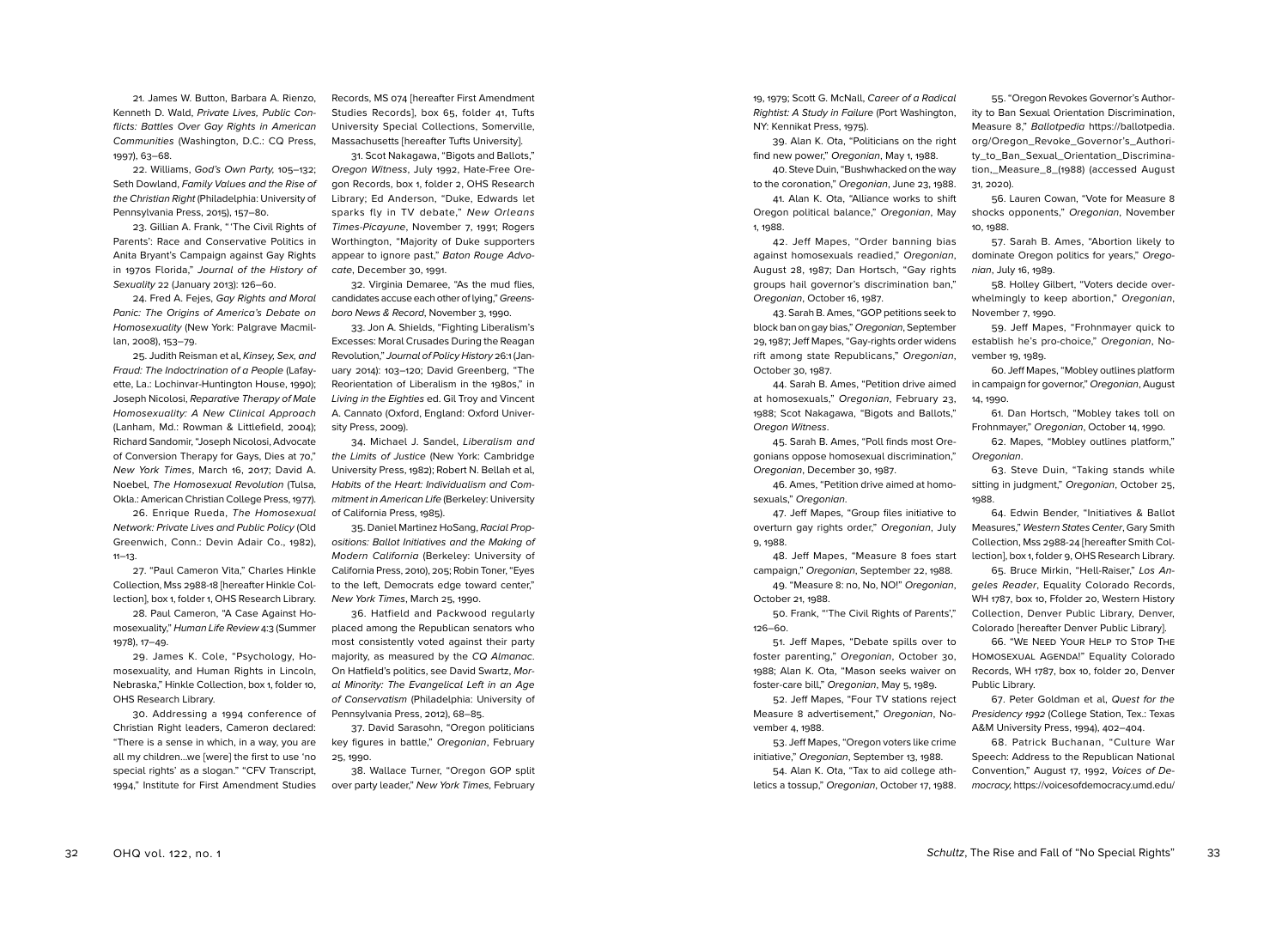buchanan-culture-war-speech-speech-text (accessed December 22, 2019).

69. "Quayle Text," Los Angeles Times, August 21, 1991.

70. Sura Rubenstein, "Oregon's Great Divide," Oregonian, September 20, 1992.

71. Jeff Mapes, "Gay rights move toward center stage in presidential campaign, Oregonian, August 3, 1992.

72. Ibid.

73. Dan Hortsch, "Anti-homosexuality initiative filed," Oregonian, May 21, 1991.

74. Elizabeth Moore, "OCA petition available at church," Oregonian, March 16, 1992; Dan Hortsch, "State gets anti-gay petitions," Oregonian, July 4, 1992.

75. Steven P. Miller, The Age of Evangelicalism: America's Born-Again Years (New York: Oxford University Press, 2014), 105–106.

76. Proceedings of the Colorado Springs City Council, June 25, 1991, Regional History Collection, Pikes Peak Library District, Colorado Springs, Colorado [hereafter PPL].

77. Tom Morton, "The Summit: Conservative ministries program basks in national prominence," Gazette Telegraph (Colorado Springs), July 1, 1990.

78. Stephen Bransford, Gay Politics vs. Colorado and America (Cascade, Colo.: Sardis, 1994), 39.

79. Letter from Brian McCormick to Tony Marco, June 13, 1991, "RE: Analysis of Language in Amendment Initiative," Citizens Project Collection, Mss 0307 [hereafter Citzens Project Collection], box 9, folder 18, PPL.

80. Bransford, Gay Politics vs. Colorado, 43.

81. Sura Rubenstein, "OCA claims city plan seeks quota for gays," Oregonian, September 11, 1992.

82. Tony Marco, "Colorado for Family Values Statement to the Press," July 31, 1991, Citizens Project Collection, box 9, folder 14, PPL.

83. "Ethnic minorities speak out on 'gay rights,'" Freedom Journal, nd., Hate-Free Oregon Records, box 1, folder 26, OHS Research Library. On the opposition to LGBTQ rights by African American religious leaders, see Kevin Mumford, "The Trouble with Gay Rights:

Race and the Politics of Sexual Orientation in Philadelphia, 1969–1982," Journal of American History 98:1 (June 2011): 49–72.

84. "The Colorado Model," First Amendment Studies Records, box 65, folder 3, Tufts University.

85. Brian T. Meehan and Bill Graves, "OCA stirs emotions with its 2nd flier," Oregonian, September 25, 1992, Tinker Collection, box 23, folder 6, OHS Research Library.

86. "Gay Rights?" National Gay and Lesbian Task Force Records, 7301, box 289, Human Sexuality Collection, Cornell University, Ithaca, New York.

87. Associated Press, "Stations shun pro-Amendment 2 ads," Gazette Telegraph (Colorado Springs), October 20, 1992.

88. "Homosexuals are a rich class demanding special rights at the expense of true minorities," Freedom Journal, nd, Hate-Free Oregon Records, box 1, folder 26, OHS Research Library; "What's wrong with 'gay rights'? YOU decide!" Hinkle Collection, box 1, folder 10, OHS Research Library; "What's wrong with special 'gay rights'? YOU be the judge!" Citizens Project Collection, box 9, folder 19, PPL; "Controversial researcher focus of rights debate," Denver Post, September 27, 1992.

89. Lynn Steinberg, "The Straight and Narrow," Seattle Post-Intelligencer, April 20, 1993, Hinkle Collection, box 5, folder 2, OHS Research Library; "Measure 9 draws international, national attention," Oregonian, September 22, 1992, Tinker Collection, box 23, folder 6, OHS Research Library.

90. "Hatred Is Not a Family Value — Hospitality Is," August 23, 1992, First Amendment Studies Records, box 42, folder 60, Tufts University.

91. Steve Gardiner, "The Robertson Connection," Oregon Witness, July 1992, Hate-Free Oregon Records, box 1, folder 28, OHS.

92. Jeff Mapes, "Foes of Measure 9 raise \$922,000, Oregonian, October 6, 1992, Tinker Collection, box 23, folder 6, OHS Research Library.

93. On Focus on the Family, see Hilde Lovdal Stephens, Family Matters: James Dobson and Focus on the Family's Crusade for the Christian Family (Tuscaloosa: University of Alabama Press, 2019).

94. Bransford, Gay Politics vs. Colorado, 51–52; "Colorado for Family Values, CFV Transcript, 1994," First Amendment Studies Records, box 65, folder 41, Tufts University.

95. "No on 9 speaking points," Tinker Collection, box 23, folder 4, OHS Research Library. 96. EPOC mailer, Citizens Project Papers, box 9, folder 1, PPL.

97. "Say No to the OCA" and "No on 9" pamphlets, Tinker Collection, box 23, folder 1, OHS Research Library.

98. "Campaign for a Hate Free Oregon Campaign Plan," June 1992, Hate-Free Oregon Records, box 1, folder 33, OHS Research Library.

99. "Campaign themes for No on 9," Tinker Collection, box 24, folder 4, OHS Research Library; Brian T. Meehan, "Oregon Constitution stars in first No on 9 ad for TV," Oregonian, September 29, 1992, Tinker Collection, box 23, folder 6, OHS Research Library.

100. "Not in Colorado!" Citizens Project Papers, box 9, folder 1, PPL.

101. Elinor Langer, A Hundred Little Hitlers: The Death of a Black Man, the Trial of a White Racist, and the Rise of the Neo-Nazi Movement in America (New York: Metropolitan Books, 2003).

102. Cheryl Martins, "2 convicted in Salem firebombing," Oregonian, April 9, 1993.

103. News release, October 20, 1992, Hate-Free Oregon Records, box 1, folder 30, OHS Research Library.

104. See, for instance, Peter Boag, Same-Sex Affairs: Constructing and Controlling Homosexuality in the Pacific Northwest (Berkeley: University of California Press, 2003); and Boag, "Sex and Politics in Progressive-Era Portland and Eugene: The 1912 Same-Sex Vice Scandal," Oregon Historical Quarterly 100:2 (Summer 1999): 158–81. Depictions of Oregon as a bastion of tolerance elided a long history of racism. Aspects of this history are covered in the White Supremacy & Resistance special issue of the Oregon Historical Quarterly 120:4 (Winter 2019).

105. Alana Semuels, "The Racist History of Portland, the Whitest City in America," Atlantic, July 22, 2016.

106. David A. Horowitz, Inside the Klavern: The Secret History of a Ku Klux Klan in the 1920s (Carbondale: Southern Illinois University Press, 1999); David A. Horowitz, "Social Morality and Personal Revitalization: Oregon's Ku Klux Klan in the 1920s," Oregon Historical Quarterly 90:4 (Winter 1989): 365–84; Eckard V. Toy, "The Ku Klux Klan in Oregon," Experiences in a Promised Land: Essays in Pacific Northwest History, ed. G. Thomas Edwards and Carlos A. Schwantes (Seattle: University of Washington Press, 1986).

107. Shane Burley and Alexander Reid Ross, "From Nativism to White Power: Mid-Twentieth-Century White Supremacist Movements in Oregon," Oregon Historical Quarterly 120:4 (Winter 2019): 564–85.

108. Semuels, "The Racist History of Portland"; Jane Cigarran, "The Case of Cheryl D. James: Institutionalized Racism and Police Violence Against Black Women in Portland, Oregon, 1968–1974," Oregon Historical Quarterly 121:1 (Spring 2020): 40–67.

109. "Welcome aboard, Bob," Oregonian, September 4, 1992, Tinker Collection, box 23, folder 6, OHS Research Library.

110. Brian T. Meehan, "Oregon Constitution stars in first No on 9 ad for TV," Tinker Collection, box 23, folder 6, OHS Research Library.

111. "African Americans Voting No on 9," Tinker Collection, box 23, folder 1, OHS Research Library.

112. Cecil Charles Prescod, "Oil & Water Do Not Mix! The OCA and the African-American Community," Oregon Witness, July 1992, Hate-Free Oregon Records, box 1, folder 28, OHS Research Library; Kathleen Saadat, "The OCA's Racial Agenda," August 1994, Tinker Collection, box 24, folder 21, OHS Research Library.

113. Foster Church, "Poll finds Measure 9 divides Oregonians in many ways," Oregonian, October 11, Tinker Collection, box 24, folder 4, OHS Research Library.